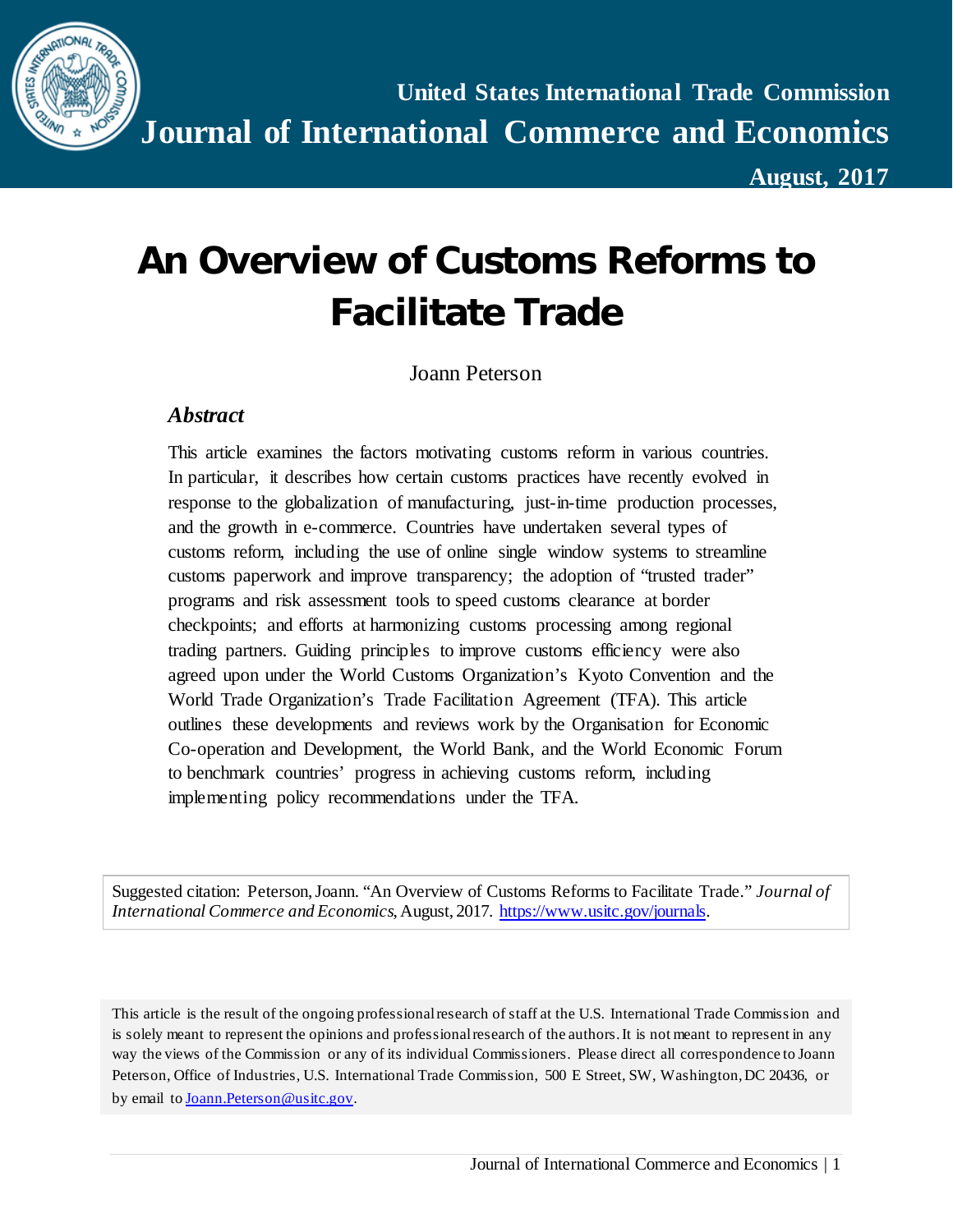$\overline{a}$ 

### **Introduction: The Changing Role of Customs**

Customs administrations perform broad, important functions that facilitate the flow of goods and services across international borders. Traditionally, customs has played a somewhat narrow role, focused primarily on the collection of duties and taxes on imported goods. In the United States, for example, revenue collected by the U.S. Customs Service (USCS)—now the Bureau of Customs and Border Protection (CBP)—was a significant source of income for the U.S. economy before the establishment of the federal income tax system.<sup>[1](#page-1-0)</sup> Over time, the role of USCS expanded so that, in addition to revenue collection, it became responsible for ensuring the legitimacy, safety, and security of goods admitted into the United States. Currently, CBP carries out this responsibility, in conjunction with other U.S. government agencies, through its enforcement of a range of trade laws, including those concerning tariff collection, compliance with sanitary and phytosanitary standards, and the protection of intellectual property rights. $2$ 

More recently, CBP, like other customs administrations worldwide, has been asked to take on the role of trade facilitator.<sup>[3](#page-1-2)</sup> This role requires the CBP to adopt specific practices that allow imports into the United States to clear customs checkpoints more efficiently. These improved practices are also being adopted by other countries and advanced under both the World Customs Organization (WCO) and the World Trade Organization (WTO), as discussed later in this article.

In many developing countries, however, customs agencies are still seen principally as taxcollecting entities, even as trade promotion is acknowledged as increasingly vital to these countries' economic growth.<sup>[4](#page-1-3)</sup> The cost of trade activity in developing countries is estimated to be 1.8 times higher, on average, than in developed countries.<sup>[5](#page-1-4)</sup> These costs arise not from higher

<span id="page-1-0"></span><sup>1</sup> Jones and Seghetti, *U.S. Customs and Border Protection,*May 18, 2015, 8–9. USCS was established by Congress on July 31, 1789 and was placed under the purview of the Secretary of the Treasury on September 2, 1789. In 2003, USCS became the Bureau of Customs and Border Protection (CBP) under the newly-established Department of Homeland Security, created by the Homeland Security Act of 2002 (P.L. 107-296).

<span id="page-1-1"></span><sup>&</sup>lt;sup>2</sup> Jones and Seghetti, "U.S. Customs and Border Protection: Trade, Enforcement, and Security: Summary," Congressional Research Service (CRS), May 18, 2015, 26. In the United States, customs clearance involves not only CBP, but other U.S. government agencies responsible for verifying the legitimacy, safety (e.g. through product, sanitary, and phytosanitary standards), and security (i.e., ensuring that dangerous goods do not enter the United States) of U.S. imports. These agencies include, for example, the U.S. Department of Agriculture, the U.S. Environmental Protection Agency, the U.S. Drug Enforcement Agency, and the U.S. Patent and Trademark Office. An exporter into the United States may therefore have to complete paperwork from multiple agencies to clear goods at the border—the streamlining of such paperwork into a unified online platform is part of the concept behind the single customs window.

<span id="page-1-2"></span><sup>&</sup>lt;sup>3</sup> Jones and Seghetti, "U.S. Customs and Border Protection: Trade, Enforcement, and Security: Summary," Congressional Research Service (CRS), May 18, 2015, 3. This report describes the current role of CBP as comprising trade enforcement, import security, and trade facilitation. Whereas trade enforcement concerns the enforcement of IPR and tariff laws, for example, import security concerns the identification of dangerous or illicit goods (including "chemical, biological, radiological and nuclear (CBRN) weapons and related material; illegal drugs; and contraband").Trade facilitation, on the other hand, pertains to the efficiency with which goods are cleared through customs checkpoints.

<span id="page-1-3"></span><sup>&</sup>lt;sup>4</sup> Njinkeau and Hartmann, "Unlocking Trade for Low-Income Countries," October 2015, 70. In sub-Saharan Africa (SSA), dependence on customs revenue and import duties varied greatly. In Lesotho, these duties accounted for an average of nearly 40 percent of GDP between 2006 and 2008; in Nigeria and Tanzania during the same period, they accounted for only about 1 percent. Zake, "Customs Administration Reform and Modernization in Anglophone Africa," August 2011.

<span id="page-1-4"></span><sup>5</sup> WCO, "Statement by Mr. Joakim Reiter, Deputy Secretary-General," June 1, 2016.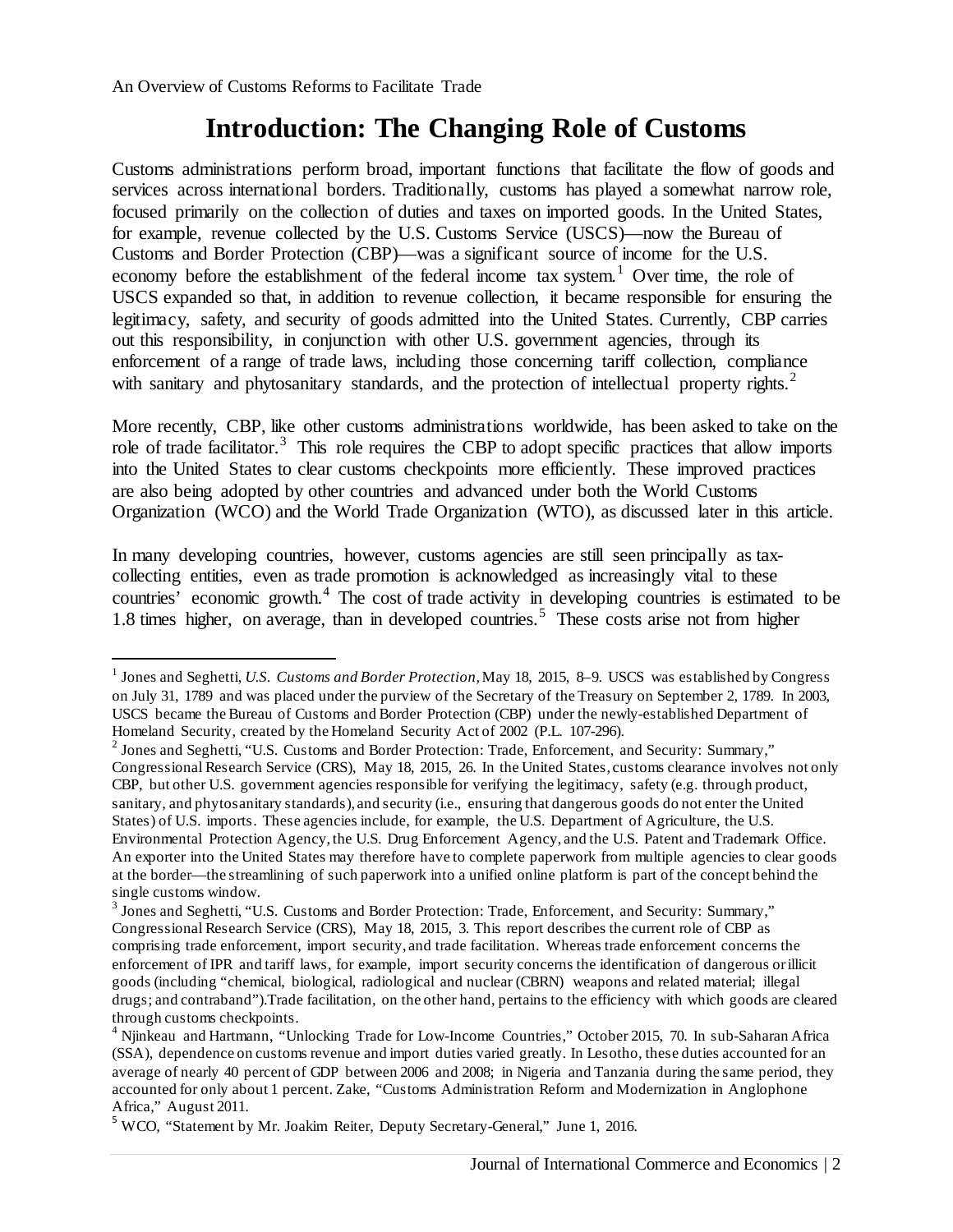tariffs but from nontariff barriers (NTBs) such as inefficient customs procedures and inadequate transport and communications infrastructure.<sup>[6](#page-2-0)</sup>

In an increasingly globalized world, where goods (and people) cross borders with more frequency, and where speed to market is of utmost importance for both supply chain participants and end consumers, customs administrations are now asked to both facilitate legitimate trade and protect borders.<sup>[7](#page-2-1)</sup> However, it is often difficult for customs administrations to strike a balance between these two functions, which can often undercut one another. This is especially true when changes in political or economic circumstances require customs administrations to give immediate priority to either import security or trade facilitation.<sup>[8](#page-2-2)</sup>

## **Trends Influencing Customs Reform**

The globalization of supply chains, the expansion of just-in-time (JIT) manufacturing, and the growth of e-commerce have stimulated efforts toward customs reform. At present, more than half of all goods that cross international borders are intermediate goods, reflecting the geographic fragmentation of production networks and an increase in vertical specialization.<sup>[9](#page-2-3)</sup> Intermediate inputs account for a large share (more than 50 percent) of participation in global value chains by the United States, as well as by many other countries, whether members of the Organisation for Economic Co-operation and Development (OECD) or not.<sup>[10](#page-2-4)</sup> JIT manufacturing means that these intermediate parts must arrive at the next point in the global value chain within a tight deadline.<sup>[11](#page-2-5)</sup> In addition, business-to-business, business-to-consumer, and consumer-to-consumer e-commerce have boosted demand for faster, more efficient customs clearance procedures. According to estimates by UNCTAD, business-to-business e-commerce accounted for \$15 trillion in revenues in 2013, and business-to-consumer e-commerce for \$1 trillion.<sup>[12](#page-2-6)</sup> At the same time, the number of small packages processed by customs administrations rose by 48 percent between 2011 and

<span id="page-2-0"></span> $<sup>6</sup>$  Ibid.</sup>

<span id="page-2-1"></span><sup>7</sup> Jones and Seghetti. "U.S. Customs and Border Protection: Trade, Enforcement, and Security," Congressional Research Service, May 18, 2015, 3; Ruda, "Using Automation to Balance Border Security and Trade Liberalization," July 26, 2016. The confluence of goods and people crossing international borders, and the need for countries to develop a concerted approach to managing both activities, has caused them to move towards more holistic "border management" reform efforts, which encompass more than just customs.

<span id="page-2-2"></span><sup>8</sup> Jones and Seghetti, "U.S. Customs and Border Protection: Trade, Enforcement, and Security," Congressional Research Service, May 18, 2015, 2–3.

<span id="page-2-3"></span><sup>9</sup> OECD, *Mapping Global Value Chains*, December 3, 2012, 2–3, 5–6. OECD research suggests that value-creation is concentrated heavily in countries that perform upstream activities or the production of components and inputs to final products rather than in countries that perform downstream activities, or final product assembly. Interruption in upstream activities of global value chains (GVCs) may cause additional costs and delays for downstream producers in such industries as electronics and automobile manufacturing. Vertical specialization refers to a country specializing in a particular stage of manufacturing (e.g., producing components or assembling final products) in which it may have a comparative advantage.

<span id="page-2-4"></span><sup>&</sup>lt;sup>10</sup> OECD, Mapping Global Value Chains, TAD/TC/WP/RD (2012)9, December 3, 2012, 24–25. Calculations of OECD and non-OECD country participation in GVCs using 2008 data are presented in figures 1 and 2 of the paper

<span id="page-2-5"></span><sup>&</sup>lt;sup>11</sup> De Wulf and Sokol, *Customs Modernization Handbook*, 2005, 6. JIT manufacturing refers to the assembly of goods on demand from the customer, often through the sourcing of primary and intermediate inputs from disparate locations. Among other things, JIT manufacturing helps firms to lower inventory holding costs, but it requires nimble supply chains to succeed.

<span id="page-2-6"></span> $12$  These amounts pertain to both domestic and international e-commerce transactions. WTO, "International Trade Statistics 2015," 2015, 31.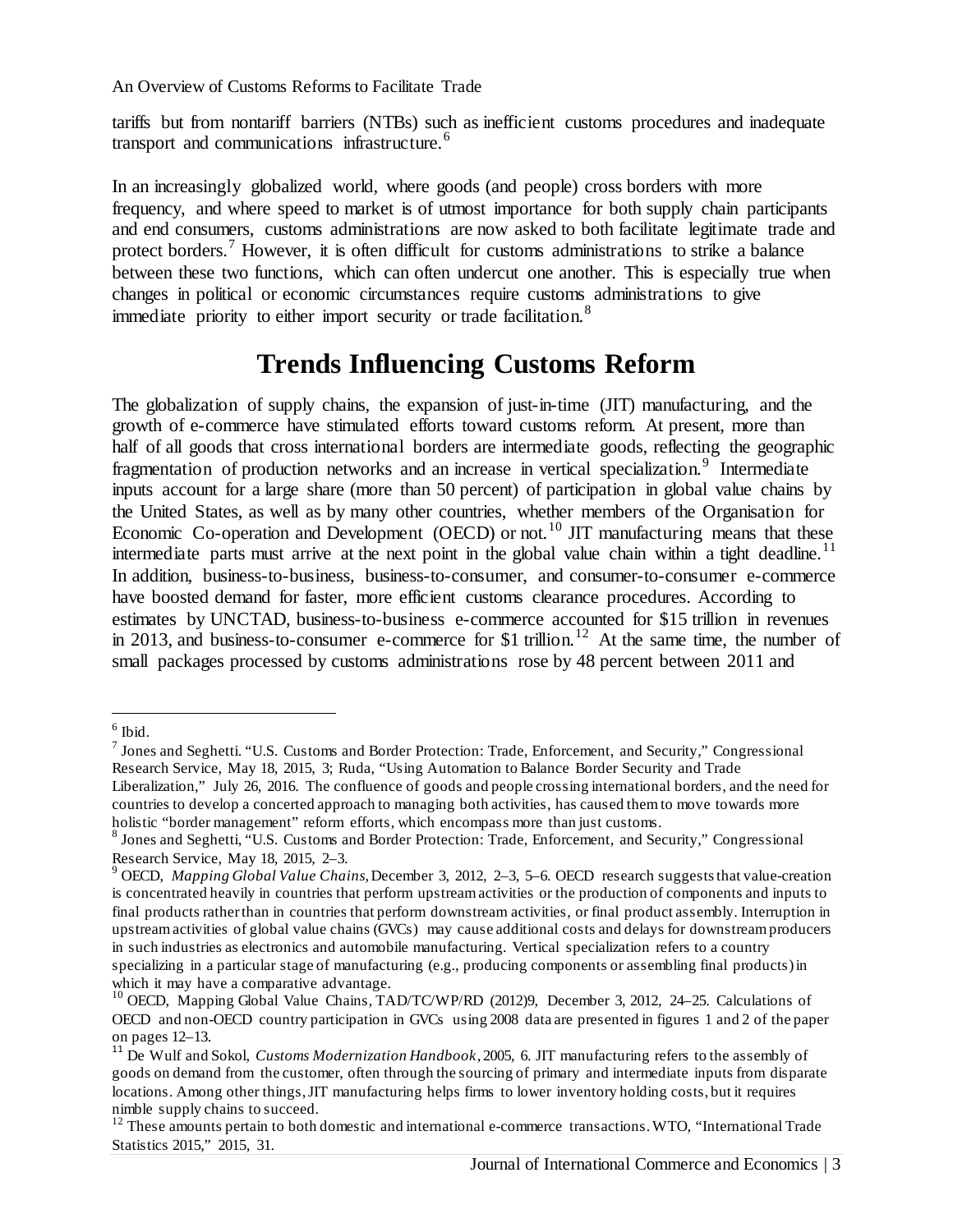2014. The latter development is largely but not entirely accounted for by e-commerce transactions.<sup>[13](#page-3-0)</sup>

A fourth trend is growing regional economic integration, especially in the form of free trade agreements (FTAs), customs unions, and trade (or transit) corridors.<sup>[14](#page-3-1)</sup> In general, FTAs and customs unions are designed to liberalize market access for participating countries by removing trade barriers, including customs barriers, while trade corridors are developed to facilitate trade between landlocked countries and their coastal neighbors.<sup>[15](#page-3-2)</sup> According to the World Trade Organization (WTO), at the start of 2017 there were 238 FTAs and 19 customs unions in force that had been notified under the General Agreement on Trade and Tariffs (GATT).<sup>[16](#page-3-3)</sup> Countries that are a party to these agreements aim to harmonize customs procedures and regulations. Customs unions, in particular, are formed between countries that share borders, and these agreements require member countries to coordinate border management policies. In addition, members of customs unions develop a common external tariff that applies to trade with third-party countries, whereas trade among customs union members is duty free.<sup>[17](#page-3-4)</sup> By contrast, trade corridors focus on upgrading transport infrastructure; however, they are most effective when accompanied by improvements in customs efficiency.<sup>[18](#page-3-5)</sup>

Finally, and most importantly, there is strong evidence that customs reform is motivated by a desire to lower significant costs to trade. Some of these costs, often referred to as NTBs or nontariff measures (NTMs) affecting trade, <sup>[19](#page-3-6)</sup> are financial in nature, as they involve direct payment. Others, such as time delays, ultimately lower corporate profitability but may not necessarily take the form of direct payments.<sup>[20](#page-3-7)</sup> It has been shown that NTMs can add 70 percent

<span id="page-3-0"></span><sup>13</sup> WTO, "International Trade Statistics 2015," 2015, 31.

<span id="page-3-1"></span><sup>&</sup>lt;sup>14</sup> WTO, "Regional Trade Agreements and Preferential Trade Agreements" (accessed October 11, 2016). Under the WTO, FTAs and customs unions are considered two forms of regional trade agreements (RTAs). The WTO defines RTAs as "reciprocal trade agreements between two or more partners."

<span id="page-3-2"></span><sup>&</sup>lt;sup>15</sup> WTO, "Regional Trade Agreements and Preferential Trade Agreements," n.d.

[https://www.wto.org/english/tratop\\_e/region\\_e/rta\\_pta\\_e.htm](https://www.wto.org/english/tratop_e/region_e/rta_pta_e.htm)(accessed October 11, 2016). Article XXIV of the General Agreement on Tariffs and Trade (GATT) exempts countries that have formed customs unions or FTAs from most-favored nation (MFN) principles that require the nondiscriminatory treatment of GATT signatories by parties to the agreement. McLinden et al., *Border Management Modernization*, 2011, 233.

<span id="page-3-3"></span><sup>&</sup>lt;sup>16</sup> WTO, "Some Figures on Regional Trade Agreements," updated December 22, 2016.

<span id="page-3-4"></span>McLinden, Fanta, Widdowson, and Doyle, eds., *Border Management Modernization*, 2011 (Washington, DC: The World Bank), 232. Overall, customs unions exist midway along a spectrum of regional integration agreements. The least restrictive of these are partial-scope agreements and FTAs, and the most restrictive are common markets and economic and monetary unions. For more information see box 14.1, "The Five Stages of Regional Integration," in *Border Management Modernization*, page 232. Countries may exempt certain sectors or products from the CET. Andriamananjara, "Customs Unions," June 2011, 115.

<span id="page-3-5"></span><sup>18</sup> Kunaka and Carruthers, *Trade and Transport Management Toolkit,* 2014, 3–11.

<span id="page-3-6"></span><sup>19</sup> McLinden, Fanta, Widdowson, and Doyle, eds., *Border Management Modernization*, 2011 (Washington, DC: The World Bank), 215. In place of NTBs, the broader term "nontariff measures (NTMs)," is often used. NTMs include regulatory measures such as sanitary and product standards that, although necessary, may also serve to impede the flow of trade. The term NTM will be used in the remainder of this article.

<span id="page-3-7"></span> $\frac{20 \text{ L}}{20 \text{ L}}$  and Wilson, "Time as a Determinant of Comparative Advantage," November 1, 2009, 4. Overall, time delays add two dimensions to costs: inventory-holding costs and depreciation costs. Time delays may also adversely affect trade in time-sensitive goods, including JIT inventory (e.g., electronics) and perishable products.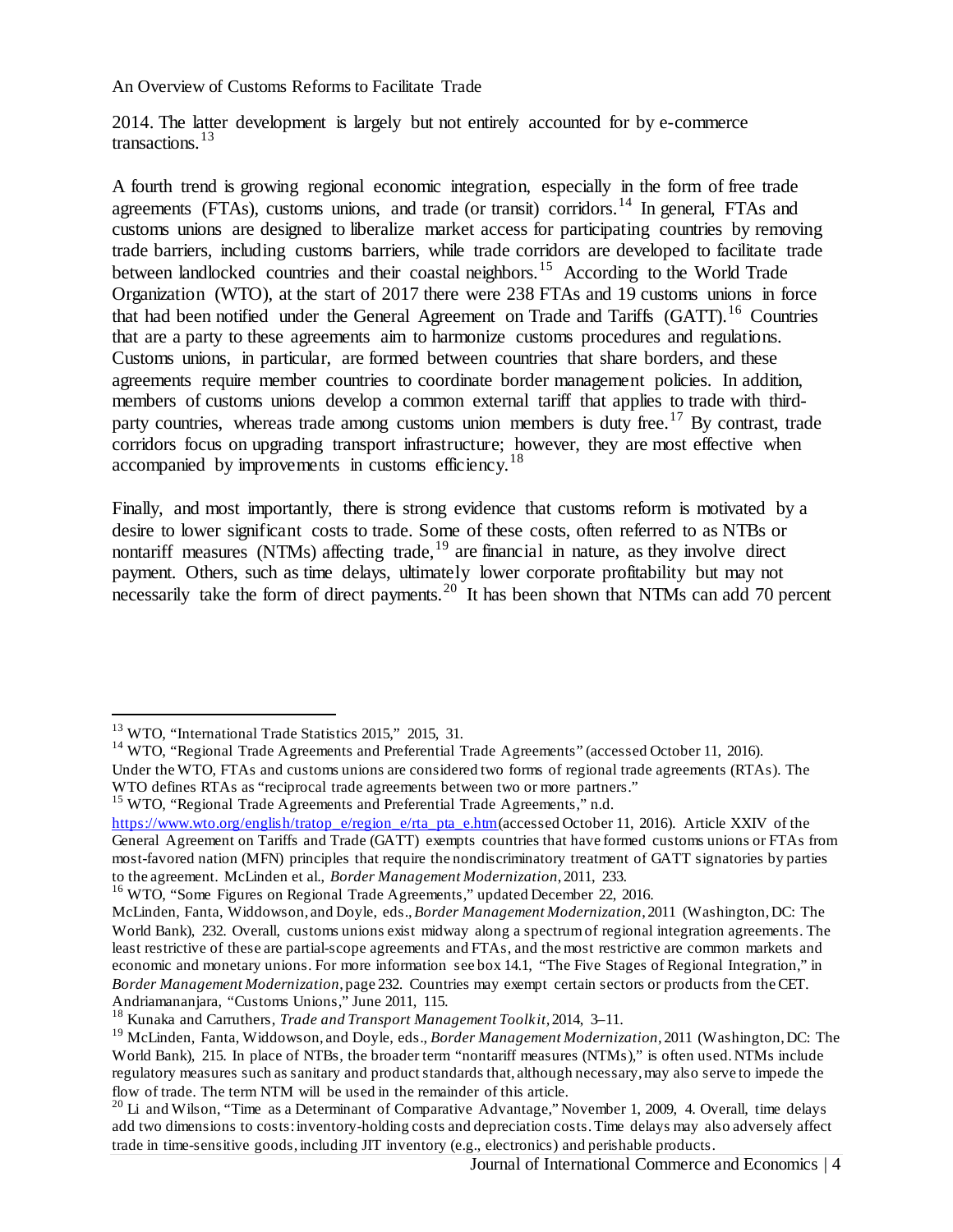to the restrictiveness of tariffs alone<sup>[21](#page-4-0)</sup> and that countries that have lessened customs barriers tend to enjoy both more diverse exports and more export intensity. $2^2$ 

Djankov estimates that for a single country, a one-day delay in goods reaching their destination is equivalent to reducing the country's overall trade by 1 percent or to adding 70 kilometers of transport distance. Delays in time-sensitive goods result in a more striking outcome: a reduction in trade by as much as 6 percent. Large firms that are able to absorb the costs of time delays are more likely to trade nonetheless, while these costs may keep small firms from engaging in cross-border transactions altogether.<sup>[23](#page-4-2)</sup> The desire to avoid these costs can stimulate firms to reconfigure their supply chains, to lessen the amount that they trade, or to alter the composition of traded goods.<sup>[24](#page-4-3)</sup> Therefore, to the extent that they understand that trade is often an important driver of economic growth, countries have worked toward eliminating inefficient customs procedures that serve as NTMs to trade.<sup>[25](#page-4-4)</sup>

# **The WCO's Kyoto Convention Provides a Framework for Customs Reform**

The International Convention on the Simplification and Harmonization of Customs Procedures, also known as the Kyoto Convention, was established in 1974 under the World Customs Organization (WCO). It was revised in 1999 to reflect changes in the speed of commerce and the advancement of information technology.[26](#page-4-5) The principles outlined in the Kyoto Convention provide both the impetus and a roadmap for customs reform efforts by signatory countries.<sup>[27](#page-4-6)</sup> Currently, 105 countries are signatories to the revised Kyoto Convention.<sup>[28](#page-4-7)</sup>

Among its core principles, the revised Kyoto Convention promotes the transparency, simplification, standardization, and harmonization of customs procedures. This is achieved by, for example, the online publication of customs rules and regulations; the streamlining of customs paperwork; the use of electronic platforms for customs filing and clearance; the adoption of risk management tools for customs inspections that separate high-risk (e.g., potentially dangerous or illegal) cargo from low-risk cargo; and coordination between the border management agencies of signatory countries.<sup>[29](#page-4-8)</sup> In 2005, the WCO reinforced the principles set out under the revised

<span id="page-4-0"></span><sup>&</sup>lt;sup>21</sup> Kee, Nicita, and Olarreaga, "Estimating Trade Restrictiveness Indices," December 2005, 20. The 70 percent represents an average amount for the 91 countries covered in the study.

<span id="page-4-1"></span> $22^{\circ}$  Kee, Nicita, and Olarreaga, "Estimating Trade Restrictiveness Indices," World Bank, December 2005, 20; Li, Yue and John S. Wilson, "Time as a Determinant of Comparative Advantage," World Bank Research Working Paper No. 5128, November 1, 2009, 9. Export intensity denotes the ratio of exports to a firm's total sales.

<span id="page-4-2"></span> $^{23}$  Djankov, Freund, and Pham, "Trading on Time," World Bank, 2010, 20-21.

<span id="page-4-3"></span><sup>&</sup>lt;sup>24</sup> Djankov, Freund, and Pham, "Trading on Time," World Bank, 2010, 21.

<span id="page-4-4"></span><sup>25</sup> McLinden, Fanta, Widdowson, and Doyle, eds., *Border Management Modernization*, 2011 (Washington, DC: The World Bank), 215.

<span id="page-4-5"></span> $26$  WCO, "The Revised Kyoto Convention," 2015. The revised Kyoto Convention became effective on February 3, 2006.

<span id="page-4-6"></span> $27 \text{ WCO}$ , "The Revised Kyoto Convention," 2015.

<sup>&</sup>lt;sup>28</sup> WCO, "Position as Regards Notifications and Accessions," October 27, 2016.

<span id="page-4-8"></span><span id="page-4-7"></span><sup>&</sup>lt;sup>29</sup> WCO, "The Revised Kyoto Convention," 2015. Using risk management techniques at border crossings reduces bottlenecks at customs checkpoints by limiting physical inspections, allowing customs officials to focus on finding and checking high-risk cargo. OECD, "The Costs and Benefits of Trade Facilitation," October 2005, 6.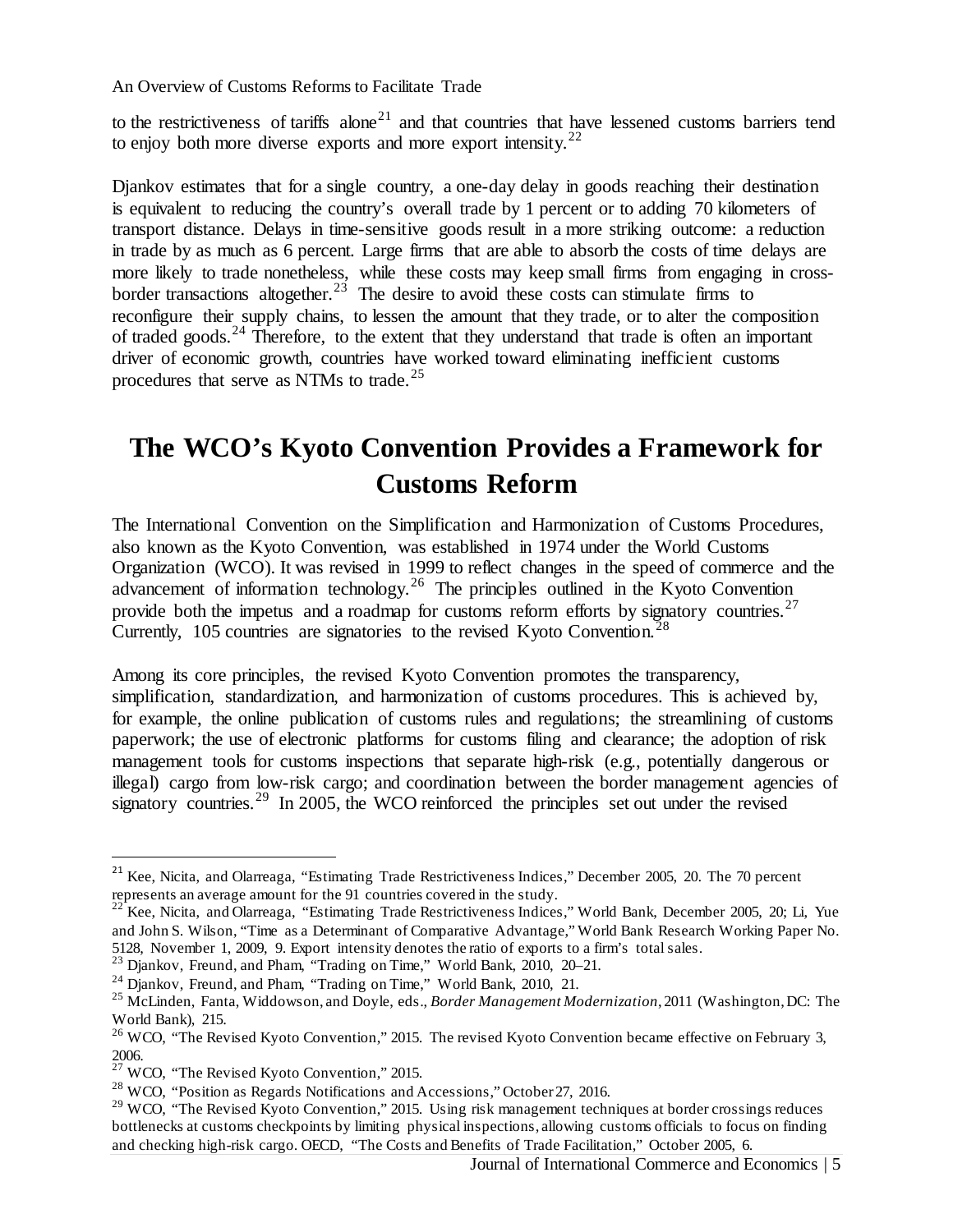Kyoto Convention with the introduction of the Framework of Standards to Secure and Facilitate Trade (SAFE) (box 1).<sup>[30](#page-5-0)</sup>

Box 1: The WCO SAFE Framework Promotes Supply Chain Security and Trade Facilitation

THE WCO's Framework of Standards to Secure and Facilitate Trade (SAFE Framework) was developed in 2005. Revisions between 2007 and 2015 reflected changes in global supply chains, the role of information technology in border security, and the incorporation of authorized economic operators (AEO). [31](#page-5-1) Some of the primary objectives of the SAFE Framework are to:

- Establish standards on supply chain security and trade facilitation that foster "certainty and predictability" in the global trading system;
- Enhance "the role, functions, and capability" of customs administrations to promote and secure global trade;
- Expand cooperation between customs administrations of separate countries (i.e., through customs-tocustoms cooperation), between customs administrations and other government agencies within the same country, and between customs administrations and private-sector entities (i.e., through customsbusiness partnerships); and
- Enable global supply chains to operate in a secure and seamless manner.<sup>[32](#page-5-2)</sup>

The SAFE Framework is designed to ensure the security of goods as they move through global value chains. However, SAFE's emphasis on cooperation among customs administrations, and between customs and the other public and private entities, underscores its commitment to trade facilitation. Following the WCO's Integrated Supply Chain Management guidelines, customs administrations work together to detect dangerous or illegal goods by sharing customs data, intelligence on potential threats, and risk profiles. [33](#page-5-3) The SAFE Framework recommends that customs administrations use information technology to gather, store, and analyze data on high-risk cargo, and that they require shippers to provide information on imports in electronic format before the items arrive at customs checkpoints to help customs officials assess risk. [34](#page-5-4)

The AEO program complements the objectives of the SAFE Framework by enabling private-sector entities, including importers, exporters, customs brokers, freight forwarders, and transportation service providers, to be registered by their county's customs authority as a "trusted trader." AEO participants are required to share company information with customs administrations and to show they are complying with WCO guidelines to ensure the security of supply chain operations. In return, AEO members benefit from simplified customs procedures and the expedited clearance of their goods. The WCO also recommends that customs administrations provide mutual recognition of AEO members in other countries both to enhance import security and to facilitate trade.

<span id="page-5-0"></span><sup>30</sup> Yasui, "Benefits of the Revised Kyoto Convention," 2010, 6.

<span id="page-5-1"></span><sup>&</sup>lt;sup>31</sup> WCO, "WCO SAFE Package," n.d. (accessed October 24, 2016). An AEO is an entity involved in international trade which has demonstrated to its customs administration that it complies with WCO supply chain security standards. For more information, see WCO, *Compendium of Authorized Economic Operator Programmes*, 2016. The compendium states that 69 AEO programs are in place globally, with another 16 to be introduced. Thomson Reuters, "China New Authorized Economic Operator System," July 3, 2015.

<span id="page-5-2"></span><sup>32</sup> WCO, "SAFE Framework of Standards," June 2015, 2.

<span id="page-5-3"></span><sup>33</sup> WCO, "SAFE Framework of Standards," June 2015, 2.

<span id="page-5-4"></span><sup>&</sup>lt;sup>34</sup> WCO, "SAFE Framework of Standards," June 2015, 1, 6, 15. While Electronic Data Interchange (EDI) systems are commonly used to exchange relevant information between customs administrations and exporters, importers, and shippers, the SAFE Framework states that customs should "offer more than one solution for the electronic exchange of information," according to Kyoto Convention guidelines.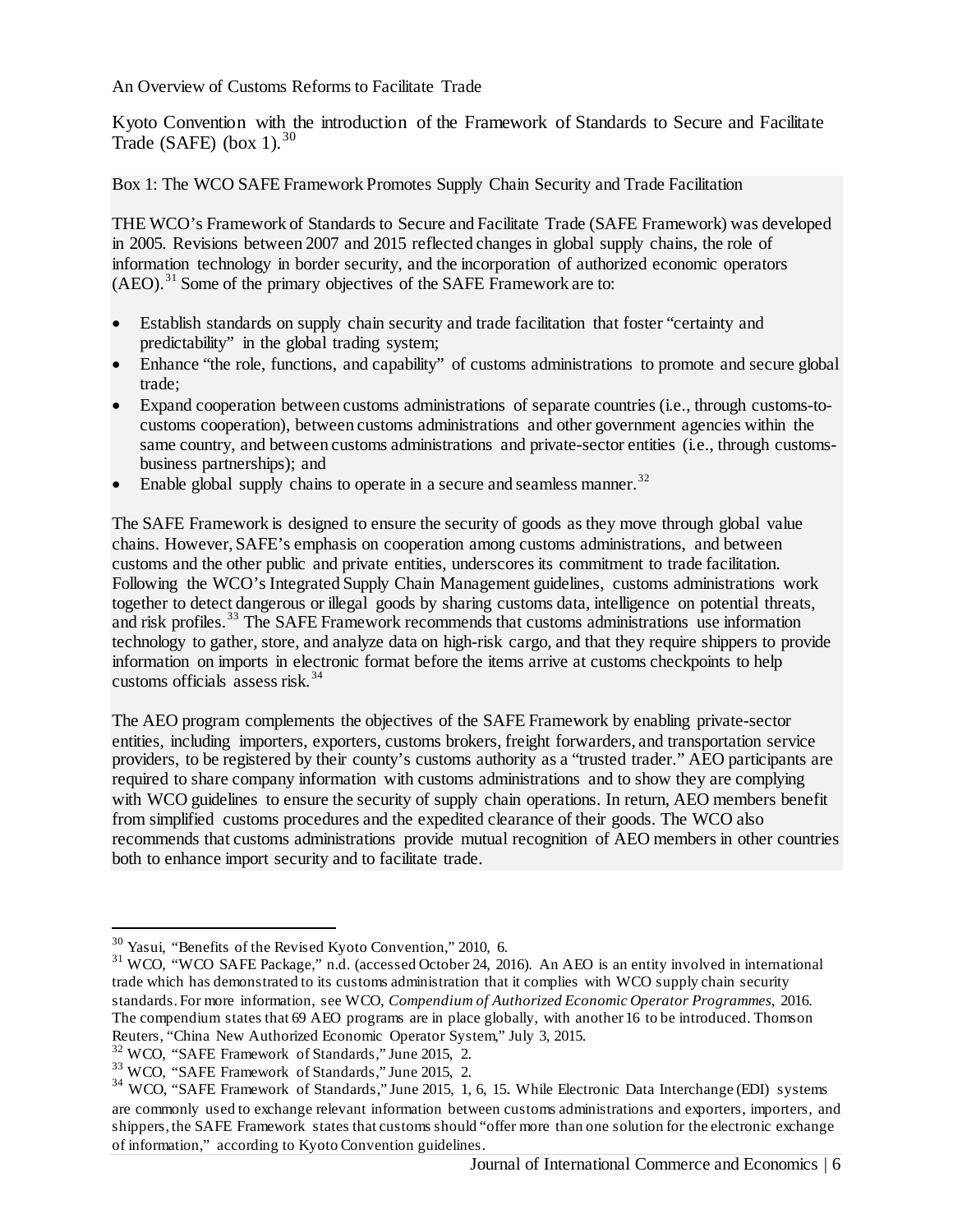$\overline{a}$ 

In the United States, trusted traders are registered under the CBP's Customs-Trade Partnership Against Terrorism (C-TPAT).<sup>[35](#page-6-0)</sup> As of July 2016, the CBP signed 11 mutual recognition arrangements with the customs administrations of other countries, including, for example, Canada, the European Union (EU), Japan, South Korea, Mexico, and Singapore. Although the mutual recognition arrangements are nonbinding, they promote transparency, a shared responsibility for managing high-risk cargo, and common standards for supply chain security and trade facilitation.[36](#page-6-1)

Provisions in the revised Kyoto Convention are designed to facilitate trade by reducing NTMs at border checkpoints.<sup>[37](#page-6-2)</sup> For firms, these benefits translate into reduced data requirements, faster customs clearance times, "green lanes" for low-risk cargo, and more predictable release times for goods.<sup>[38](#page-6-3)</sup> In addition, acceding to the Kyoto Convention is a useful way for countries to signal to their trade partners that they plan to follow international customs standards. This, in turn, may lead to higher imports and customs revenue, more foreign direct investment, lower trade costs, and higher GDP.<sup>[39](#page-6-4)</sup>

Following the principles outlined in the revised Kyoto Convention, many countries have pursued customs reforms. Developed countries, in particular, have led in implementing institutional reforms (often referred to as the "soft" infrastructure of customs) that reduce customs inefficiency, increase transparency, and decrease opportunities for corruption by customs officials.[40](#page-6-5) A central element of institutional reform is the automation of customs documentation. $41$  For instance:

• In 2008, the European Parliament passed legislation on an "electronic customs initiative" intended to facilitate the online exchange of customs declarations among EU members. [42](#page-6-7) Among other things, the legislation aimed to enhance customs data flow among EU countries; facilitate import and export procedures; reduce the administrative costs

<span id="page-6-0"></span><sup>&</sup>lt;sup>35</sup> For more information on the origin of C-TPAT, see Peterson and Treat, "The Post 9/11 Global Framework for Cargo Security," September 2009, 9–11.

<span id="page-6-1"></span><sup>&</sup>lt;sup>36</sup> USCBP, "C-TPAT: FAQ," January 2015; USCBP, "Customs-Trade Partnership against Terrorism Mutual Recognition," updated August 23, 2016. Language aimed at strengthening cooperation among members of C-TPAT is part of the United States' Trade Facilitation and Trade Enforcement Act of 2015 (H.R. 644), which was signed into law on February 24, 2016. The law also requires USCBP to develop performance criteria to assess the progress of its trade facilitation and trade enforcement activities. Kulisch, "House Passes Customs Reauthorization Bill," December 14, 2015.

<sup>&</sup>lt;sup>37</sup> Yasui, "Benefits of the Revised Kyoto Convention." World Customs Organization, 2010, 4.

<span id="page-6-3"></span><span id="page-6-2"></span><sup>38</sup> Thomson Reuters and KPMG International, "2016 Global Trade Management Survey," 2016, 4–8. Firms have highlighted several issues related to customs compliance as adding uncertainty to their international operations, including the difficulty of interpreting customs rules across countries and the use of manual rather than automated systems for filing customs documentation.

Yasui, "Benefits of the Revised Kyoto Convention." World Customs Organization, 2010, 5.

<span id="page-6-5"></span><span id="page-6-4"></span><sup>&</sup>lt;sup>40</sup> Cantens et al., "Reforming African Customs," January 2011, 2; Barka, "Border Posts, Checkpoints, and Intra-African Trade," January 2012, 4. Some forms of customs fraud and corruption are smuggling or pilferage of imports and exports; undervaluation of imports; incomplete customs documentation; and the requirement for "facilitative payments" by customs officials for clearance.

<span id="page-6-6"></span> $41$  World Bank, "Good Practices," 2016. The use of information technology to automate customs processes must be supported by regulatory reform. Such reform eliminates redundancies in customs procedures and ensures that customs administrations do not require paperwork in addition to the electronic submission of customs documentation.

<span id="page-6-7"></span> $42$  Official Journal of the European Union, Decisions Adopted Jointly by the European Parliament and the Council, "Decision No. 70/2008/EC of the European Parliament and of the Council of 15 January 2008 on a Paperless Environment for Customs and Trade," January 26, 2008.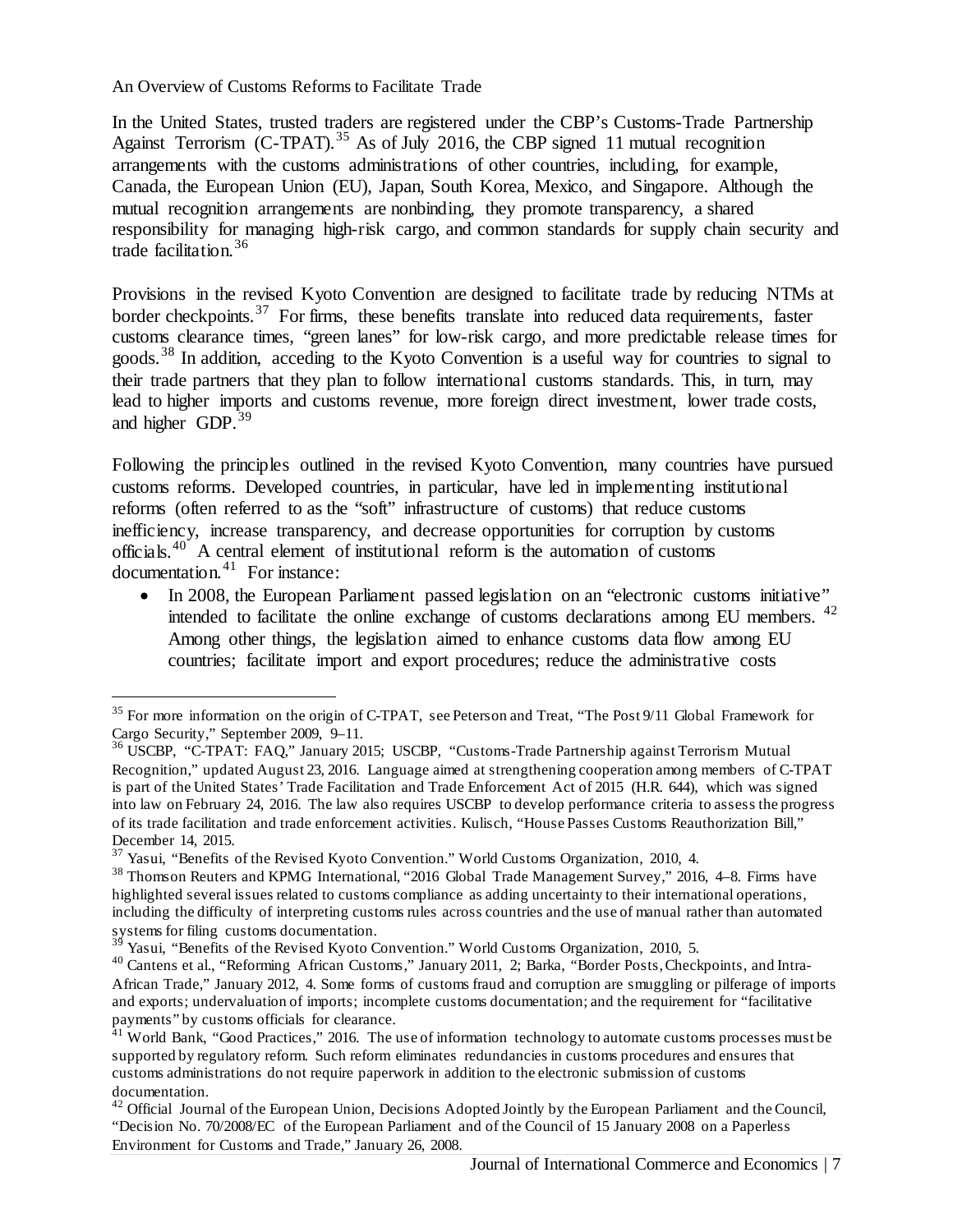associated with customs processing; decrease clearance times; and enable the accurate collection of customs duties.<sup>[43](#page-7-0)</sup>

- Japan has developed an online platform to process both air and maritime imports and exports, called the Nippon Automated Cargo and Port Consolidated system (NACCS). NACCS streamlines customs paperwork into a single electronic interface, thereby allowing importers, exporters, customs brokers, shippers, and logistics service providers to enter, retrieve, and share customs-related data with their business partners.<sup>[44](#page-7-1)</sup>
- The United States is in the process of implementing the Automated Commercial Environment (ACE), a single window platform which is to become fully operational in 2017 (box 2). Like the automated customs environments in the EU and Japan, the primary objectives of ACE are to increase the efficiency and transparency of customs procedures by streamlining documentation, eliminating paperwork, and facilitating the exchange of information between traders and border agencies.<sup>[45](#page-7-2)</sup>

#### Box 2: Digital Customs Is Advanced through Online Single Windows

Among the recommendations of the WCO to advance trade facilitation, setting up an online portal for the submission of all customs-related documentation, known as a "single window," is perhaps the most important. In addition to improving the efficiency, speed, and transparency of customs processing, single windows streamline time-consuming and often redundant paperwork for customs approvals, as well as reduce the opportunity for corrupt practices among customs officials. They also facilitate the electronic exchange of information between customs authorities and other government agencies, as well as between the customs administrations of trade partners.<sup>[46](#page-7-3)</sup>

Many countries have implemented, or are in the process of implementing, single window systems. These countries represent a broad spectrum of economic development, from Australia, Singapore, Sweden, and the United States to Benin, Colombia, Indonesia, and Vietnam, among others. The degree to which single windows replace traditional paper-based systems varies. In some countries, for example, single window systems are used to process all customs documentation, including documents pertaining to other government certifications, such as sanitary and phytosanitary standards. In other countries, single windows coexist alongside paper-based systems, diminishing the time and cost savings that the former provides. The latter may occur where countries lack adequate information technology to fully implement an electronic single window or in countries that must first establish a supportive regulatory environment to bypass traditional paper-based systems, as is the case in certain sub-Saharan African (SSA) countries.<sup>[47](#page-7-4)</sup>

Colombia's single window system, Ventanilla Única de Comercio Exterior (VUCE), exemplifies the optimal use of a digital customs window. VUCE enables users to obtain online approvals, authorizations, and certifications required for customs clearance from more than 20 government agencies, connecting these entities with exporters, importers, and customs brokers. VUCE also processes online payments and e-signatures from private companies and provides information on tax identification and business

<sup>43</sup> EC, "Taxation and Customs Union: Legislation," updated January 6, 2017.

<span id="page-7-1"></span><span id="page-7-0"></span><sup>&</sup>lt;sup>44</sup> NACCS website, "About NACCS," n.d. (accessed October 24, 2016). The initial development of NACCS began in 1977, with improvements and upgrades made to the system through 2010.

<span id="page-7-2"></span><sup>&</sup>lt;sup>45</sup> USCBP, "ACE and Automated Systems," updated June 27, 2017. USCBP stated that the "core" functions of ACE were to become operational by January 14, 2017. However, as of July 5, 2017, USCBP's website indicated that the deployment of certain core capabilities of ACE were postponed from a previously-scheduled date of July 8, 2017. <sup>46</sup> WCO, "The Revised Kyoto Convention," 2015.

<span id="page-7-4"></span><span id="page-7-3"></span><sup>47</sup> McLinden, Fanta, Widdowson, and Doyle, eds.,, *Border Management Modernization*, 2011 (Washington, DC: The World Bank), 128.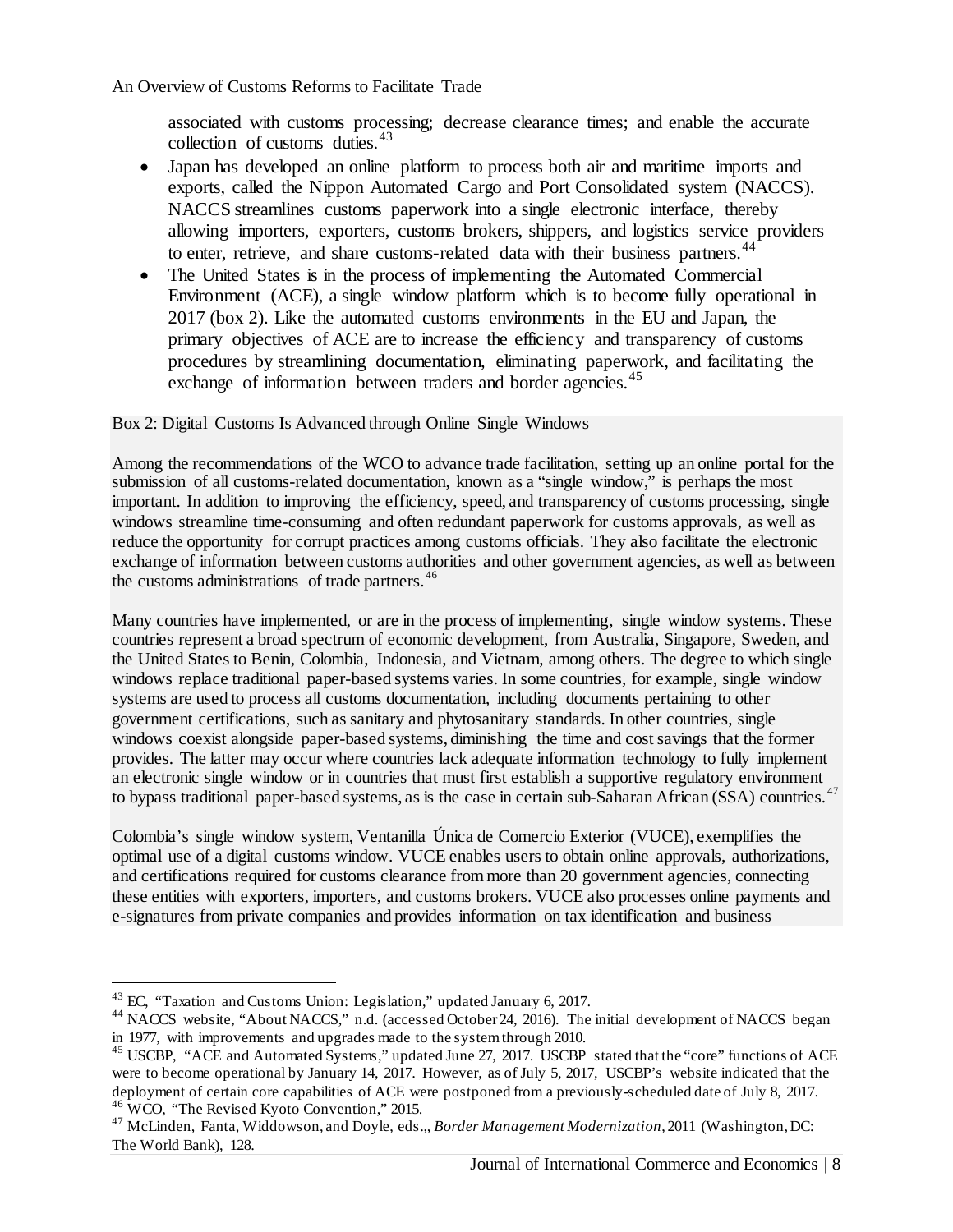registration to government agencies within the system.<sup>[48](#page-8-0)</sup> Similarly, Singapore's national single window, TradeNet, developed in 1989, is one of the first electronic platforms allowing users to file the customs, Box 2: Digital Customs Is Advanced Through Online Single Windows (Continued)

transport, and financial documents associated with exports and imports.<sup>[49](#page-8-1)</sup> TradeNet processes over 30,000 customs declarations daily, including accompanying payments of customs duties. Cost savings to TradeNet users from simplified customs documentation reportedly reach as much as 30 percent.<sup>[50](#page-8-2)</sup>

More recently, the Vietnam General Department of Customs (GDC) introduced a single window system in April 2014. Known as the Vietnam Automated Cargo Clearance System, it permits the electronic submission of customs documentation, processes customs payments online, and incorporates a risk management tool for verifying the security of imports.<sup>[51](#page-8-3)</sup>

By contrast, the systems introduced in some countries in SSA are restricted in scope. In Mauritius, for example, the national single window is limited to customs declarations and the collection of duties, and does not permit users to submit customs documentation to other government agencies.<sup>[52](#page-8-4)</sup> Certain countries in West Africa, such as Benin and Togo, have single window systems that are paper-based, although they plan to digitize these systems as resources permit. [53](#page-8-5) By contrast, Senegal's Internet-based single window, ORBUS, which was introduced in 2004, connects importers, exporters, and clearing agents with Senegal's customs administration, as well as banks, the treasury, and other public agencies. Eventually, the system will also incorporate the port authority and transportation services firms. ORBUS is credited with increasing Senegal's customs revenues by 60 percent between 2005 and 2008, in addition to decreasing corruption within customs and improving the country's trade and investment environment.<sup>[54](#page-8-6)</sup>

There have also been efforts to develop regional single windows. For example, the single window system of the Association of Southeast Asian Nations aims to facilitate cargo clearance among members of the regional trading bloc,<sup>[55](#page-8-7)</sup> including via the use of a common customs declaration document and certificates of origin. [56](#page-8-8) In sub-Saharan Africa (SSA), members of the East African Community (EAC) established an electronic single window in 2014, allowing them to coordinate border management procedures and exchange customs data. The participants in the single window so far include Rwanda, Tanzania, and Uganda, but other EAC members—Burundi, Kenya, and South Sudan—also plan to adopt the single

<span id="page-8-0"></span><sup>&</sup>lt;sup>48</sup> WTO, "Single Window for Foreign Trade (VUCE): Case Study: Colombia," n.d. (accessed October 31, 2016); World Bank, "Trading Across Borders: Technology Gains," 79, n.d. (accessed October 28, 2016).

<span id="page-8-1"></span><sup>&</sup>lt;sup>49</sup> Singapore Customs, "What You Need to Know about TradeNet," n.d. (accessed October 31, 2016).<br><sup>50</sup> World Bank, "Trading Across Borders: Technology Gains" October 25, 2016, 82.

<span id="page-8-2"></span>

<span id="page-8-3"></span><sup>&</sup>lt;sup>51</sup> World Bank, "Trading Across Borders: Doing Business Reforms," 2016 (accessed February 24, 2017).

<span id="page-8-4"></span><sup>52</sup> World Bank, "Trading Across Borders: Technology Gains," October 25, 2016, 80–81.

<span id="page-8-5"></span><sup>53</sup> Montagnat-Rentier and Parent, "Customs Reform and Modernization in Francophone Sub-Saharan Africa," October 2012, 23.

<span id="page-8-6"></span><sup>&</sup>lt;sup>54</sup> Diagne, "Developing a Single Window to Facilitate Trade in Senegal, "Investment Climate in Practice: Trade Logistics, World Bank, April 1, 2010, 3–4. ORBUS permits users to make an initial request for customs clearance though a single online document, replacing a multitude of documents that had been previously required for preclearance. Once an initial request is made through ORBUS, the system generates and sends clearance documents to the various approving agencies, including banks.

<span id="page-8-7"></span><sup>&</sup>lt;sup>55</sup> ASEAN, "ASEAN Single Window (ASW): FAQ," May 17, 2017. ASEAN has not yet set a timeline for full implementation of the ASW; it will depend on when each member of ASEAN has established a national single window platform. While Singapore has had a single window for more than 20 years, Brunei Darussalam, Indonesia, Malaysia, the Philippines, and Thailand are just completing theirs, and the remaining ASEAN members (i.e., Cambodia, Laos, and Myanmar) must follow.

<span id="page-8-8"></span><sup>&</sup>lt;sup>56</sup> ASEAN, "What Is the ASEAN Single Window?" 2013. A certificate of origin is an electronic document, provided by an exporter to a customs official in the importing country, certifying that a good was manufactured in a particular country.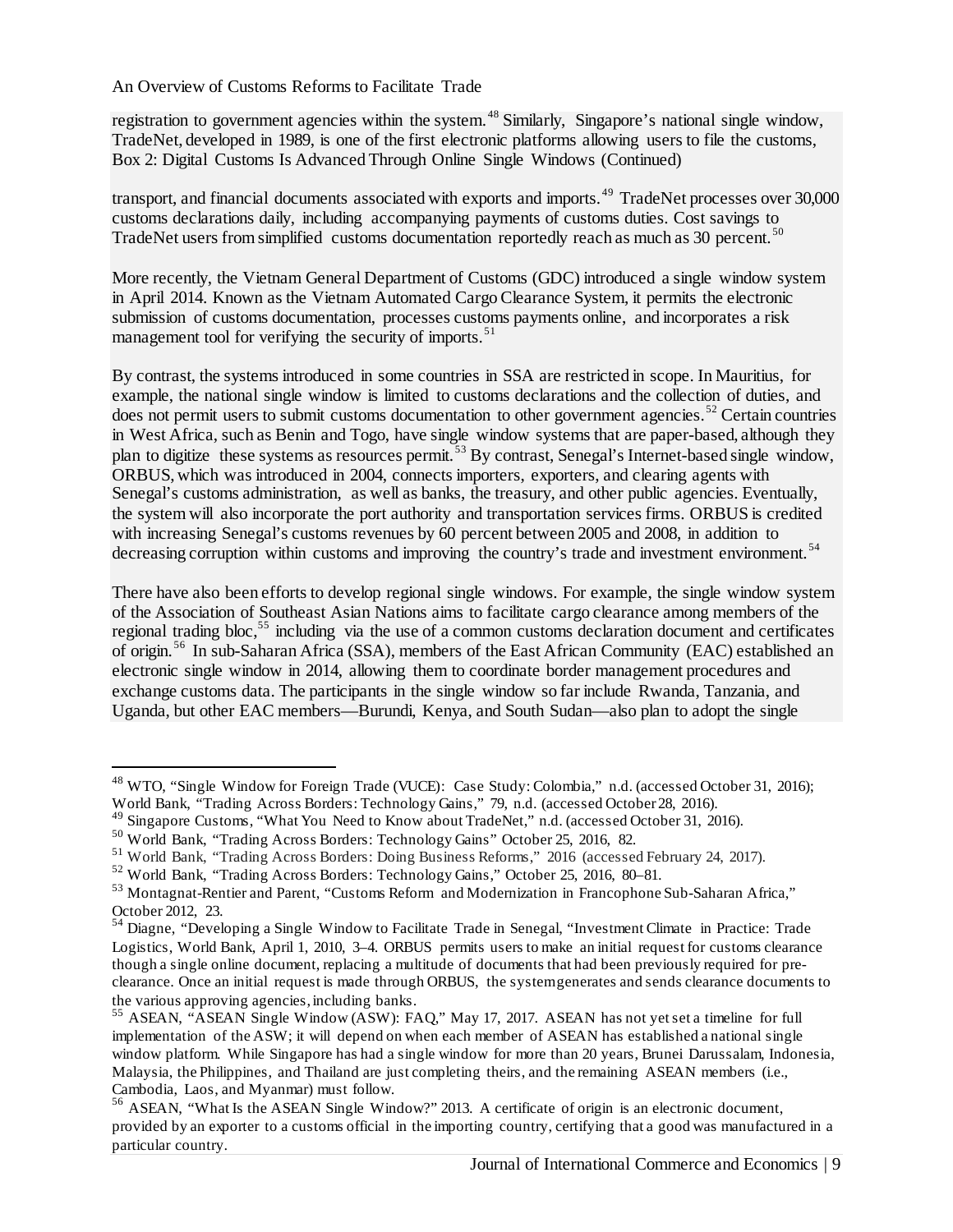window interface, which is expected to expedite the clearance of goods, reduce corruption, and increase customs revenue in the region. $57$ 

Developing countries, by contrast, have pursued broad-based customs reform efforts that, in some cases, include both infrastructure and institutional (soft infrastructure) reform.<sup>[58](#page-9-1)</sup> In SSA, for example, customs reform is often associated with so-called "hard infrastructure reform," including the building or improvement of roads, railways, airports, and seaports, information and communications technology (ICT) systems, and reliable sources of power. "Soft infrastructure reform" encompasses the streamlining and harmonization of customs and border procedures, the incorporation of ICT-enabled processes, and the elimination of corruption at border checkpoints.[59](#page-9-2) The use of manual processes for customs documentation in Africa, or the deployment of electronic systems without adequate electricity or capacity for repair, contributes to customs delays in the region. These delays, in turn, increase the likelihood of traders making "facilitative payments" (i.e., bribes) to customs officials to speed the clearance of their goods through border checkpoints.<sup>[60](#page-9-3)</sup>

Customs barriers in Africa are also magnified by the large number of landlocked countries and the need for goods to go through separate procedures at each country's customs checkpoint.<sup>[61](#page-9-4)</sup> It is estimated that the costs of trading among Africa's landlocked countries are 50 times higher, and the volume 60 percent lower, than in countries along the coast.<sup>[62](#page-9-5)</sup> To remedy this, African governments have begun establishing one-stop border posts to facilitate goods transit between landlocked and coastal countries. For example, the Oikanse Border Post, located between Togo and Burkina Faso, is designed to process goods delivered through the Port of Lomé (Togo) and destined for neighboring Burkina Faso, Mali, and Niger. As a single entry point, the Oikanse Border Post streamlines clearance procedures that had been overseen by six separate government agencies on each side of the border, increasing customs efficiency and expediting the flow of goods to inland destinations.<sup>[63](#page-9-6)</sup> In addition to customs unions,<sup>[64](#page-9-7)</sup> African countries have planned

<span id="page-9-0"></span><sup>57</sup> Trademark East Africa, "EAC Countries Embrace Electronic Single Window System," March 31, 2016. Research by the World Economic Forum in 2016 indicates that implementing national electronic single windows in Kenya and Rwanda has improved customs efficiency in these countries and lowered their trade costs. However, in Kenya, such gains are partially offset by the persistence of corruption in the form of irregular payments to customs officials. Global Alliance for Trade Facilitation and World Economic Forum, "Trade Facilitation Performance in Sub-Saharan Africa," 2016, 22.

<span id="page-9-1"></span><sup>58</sup> Kunaka and Carruthers, *Trade and Transport Management Toolkit* (Washington, DC: World Bank), 2014, 3–11. <sup>59</sup> Barka, "Border Posts, Checkpoints, and Intra-African Trade," January 2012, 4.

<span id="page-9-3"></span><span id="page-9-2"></span><sup>60</sup> Barka, "Border Posts, Checkpoints, and Intra-African Trade: Challenges and Solutions," African Development Bank, January 2012, 4–5. Moreover, it is estimated that customs clearance in Africa involves, on average, up to 30 different entities, 40 separate documents, and 200 distinct data elements (60 to 70 percent of which must be reentered at least once).

<span id="page-9-4"></span><sup>61</sup> Barka, "Border Posts, Checkpoints, and Intra-African Trade: Challenges and Solutions," African Development Bank, January 2012, 5. In SSA, there are 15 landlocked countries out of a total of 48 in the region. These countries are Botswana, Burkina Faso, Burundi, the Central African Republic, Chad, Ethiopia, Lesotho, Malawi, Mali, Niger, Rwanda, Swaziland, Uganda, Zambia, and Zimbabwe.

<span id="page-9-5"></span><sup>&</sup>lt;sup>62</sup> Barka, "Border Posts, Checkpoints, and Intra-African Trade: Challenges and Solutions," African Development Bank, January 2012, 14.

<span id="page-9-6"></span><sup>63</sup> Barka, "Border Posts, Checkpoints, and Intra-African Trade: Challenges and Solutions," African Development Bank, January 2012, 17.

<span id="page-9-7"></span><sup>&</sup>lt;sup>64</sup> Andriamananjara, "Customs Unions," June 2011, 112. Among the major customs unions in Africa are the African Economic Community (AEC); the Common Market for Eastern and Southern Africa (COMESA); the East African Community (EAC); the Economic Community of Central African States (ECCAS); the Economic and Monetary Community of Central Africa/ Communauté Économique et Monétaire de l'Afrique Centrale (CEMAC); the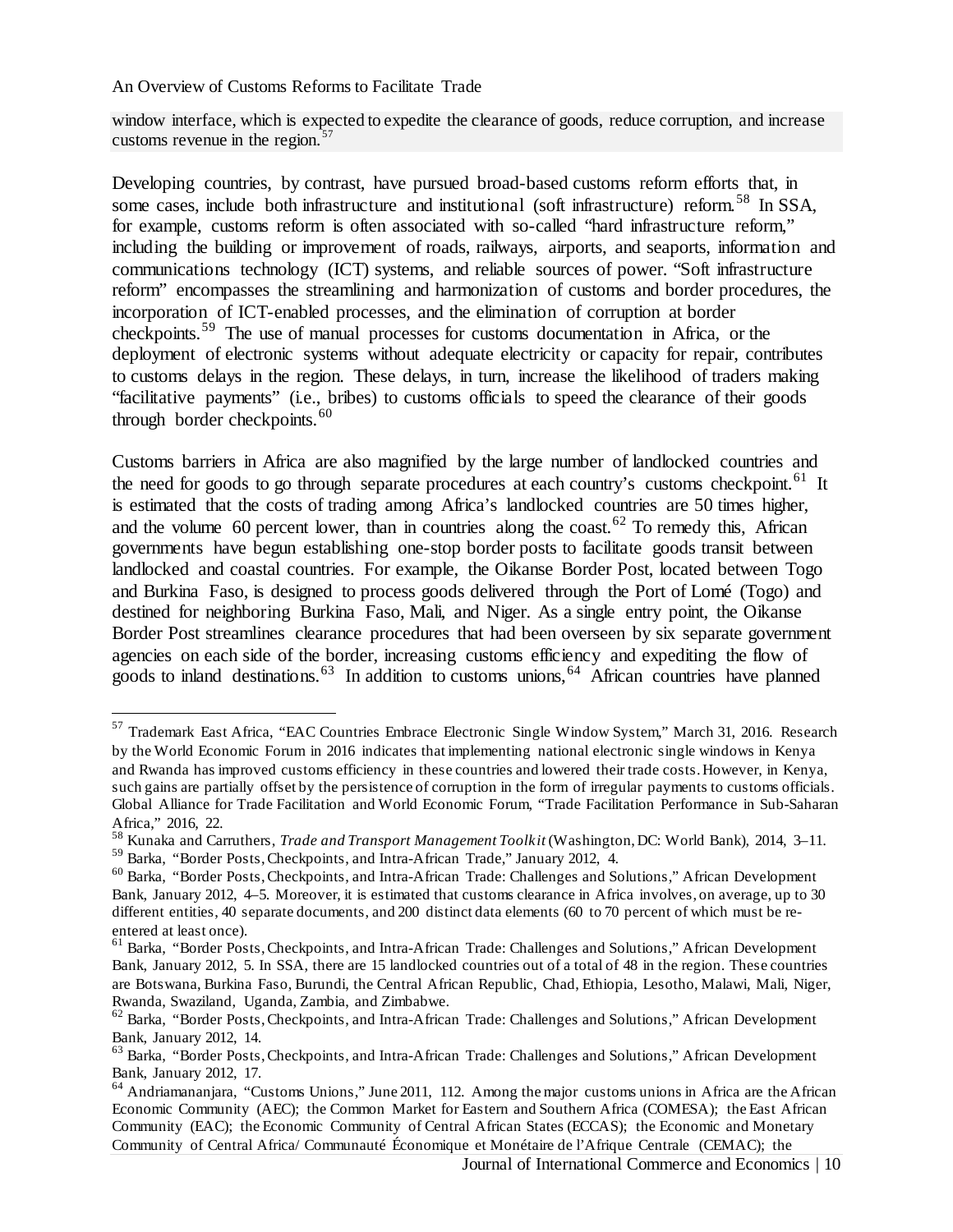other initiatives to dismantle customs barriers and deepen regional integration. These include a Continental Free Trade Area, to be implemented in 2017, and a transcontinental highway that would connect Africa's landlocked countries to each other and to their coastal neighbors.<sup>[65](#page-10-0)</sup>

In Southeast Asia, the ASEAN Framework Agreement on the Facilitation of Goods in Transit recommends that member countries establish adjacent border posts, share responsibility for the physical examination of cargo entering the region, and reduce the time needed to load, unload, and clear goods at customs checkpoints.<sup>[66](#page-10-1)</sup> The agreement also promotes interagency coordination among the customs administrations of ASEAN members, a precursor to the idea of joint customs control at border crossings introduced under the revised Kyoto Convention.<sup>[67](#page-10-2)</sup> Further, members of ASEAN have established a "Customs Vision 2020" which, among other things, encourages members to work together to simplify and harmonize customs procedures, combat customs fraud, and engage the private sector in identifying best practices for customs reform.[68](#page-10-3) Several countries in ASEAN have also introduced single window systems. For example, both the Philippines and Vietnam have implemented a single window platform for customs processing, and these countries are also part of an ASEAN-wide effort to adopt a single customs window. $69$ 

# **The WTO's Trade Facilitation Agreement (TFA) Extends WCO Provisions on Customs Reforms and Includes Capacity Building**

The TFA, also known as the Bali Package, represents the most comprehensive effort at trade facilitation and customs reform under the WTO.<sup>[70](#page-10-5)</sup> The TFA entered into force on February 22, 2017, when the required two-thirds of WTO members ratified the agreement.<sup>[71](#page-10-6)</sup> The agreement provides clear guidelines for improving trade facilitation, building upon customs principles under

Economic Community of West African States (ECOWAS); the South African Development Community (SADC); the Southern African Customs Union (SACU); and the West African Economic and Monetary Union (WAEMU). For more information on the country makeup of these customs unions, see Zake, "Customs Administration Reform and Modernization in Anglophone Africa," August 2011, 7.

<span id="page-10-0"></span><sup>&</sup>lt;sup>65</sup> African Union website, "CFTA—Continental Free Trade Area" (accessed December 15, 2016); Peterson, "Transport Corridors Have Improved Trade in Sub-Saharan Africa," October 2015.

<span id="page-10-1"></span><sup>&</sup>lt;sup>66</sup> ASEAN, "ASEAN Framework Agreement on Facilitation of Goods in Transit: Article 7, Frontier Facilities," December 16, 1998. Current members of ASEAN are Brunei Darussalam, Cambodia, Indonesia, Laos, Malaysia,

Myanmar, the Philippines, Singapore, Thailand, and Vietnam.

<span id="page-10-2"></span><sup>&</sup>lt;sup>67</sup> Jain, "Coordinated Border Management: The Experience of Asia," May 2012, 65.

<span id="page-10-3"></span><sup>68</sup> ASEAN, "Joint Press Statement of the Sixth Meeting of the ASEAN Directors-General of Customs," October 9, 2012.

<span id="page-10-4"></span><sup>69</sup> World Bank, "Trading Across Borders: Technology Gains," October 25, 2016, 82. The idea of an ASEAN Single Window (ASW) was endorsed by ASEAN members in 2003. For more information on the single customs window in Vietnam, see box 2 on page 9.

<span id="page-10-5"></span><sup>70</sup> McLinden, Fanta, Widdowson, and Doyle, eds., *Border Management Modernization*, 2011, 79–80. Early efforts under the General Agreement on Tariffs and Trade (GATT) at border management and customs reform occurred in 1947, preceding the WCO. These efforts were captured under GATT Articles V (concerning transit issues), VIII (fees and formalities), and X (the publication and administration of trade regulations). The subsequent addition of articles concerning items such as licensing, rules of origin, and technical barriers to trade rounded out the three GATTs articles and formed the basis for trade facilitation disciplines under the WTO.

<span id="page-10-6"></span><sup>&</sup>lt;sup>71</sup> WTO, "Nepal Ratifies the Trade Facilitation Agreement," January 24, 2017; Knowler, "WTO Trade Deal to Make Cross-border Shipping Easier," February 23, 2017.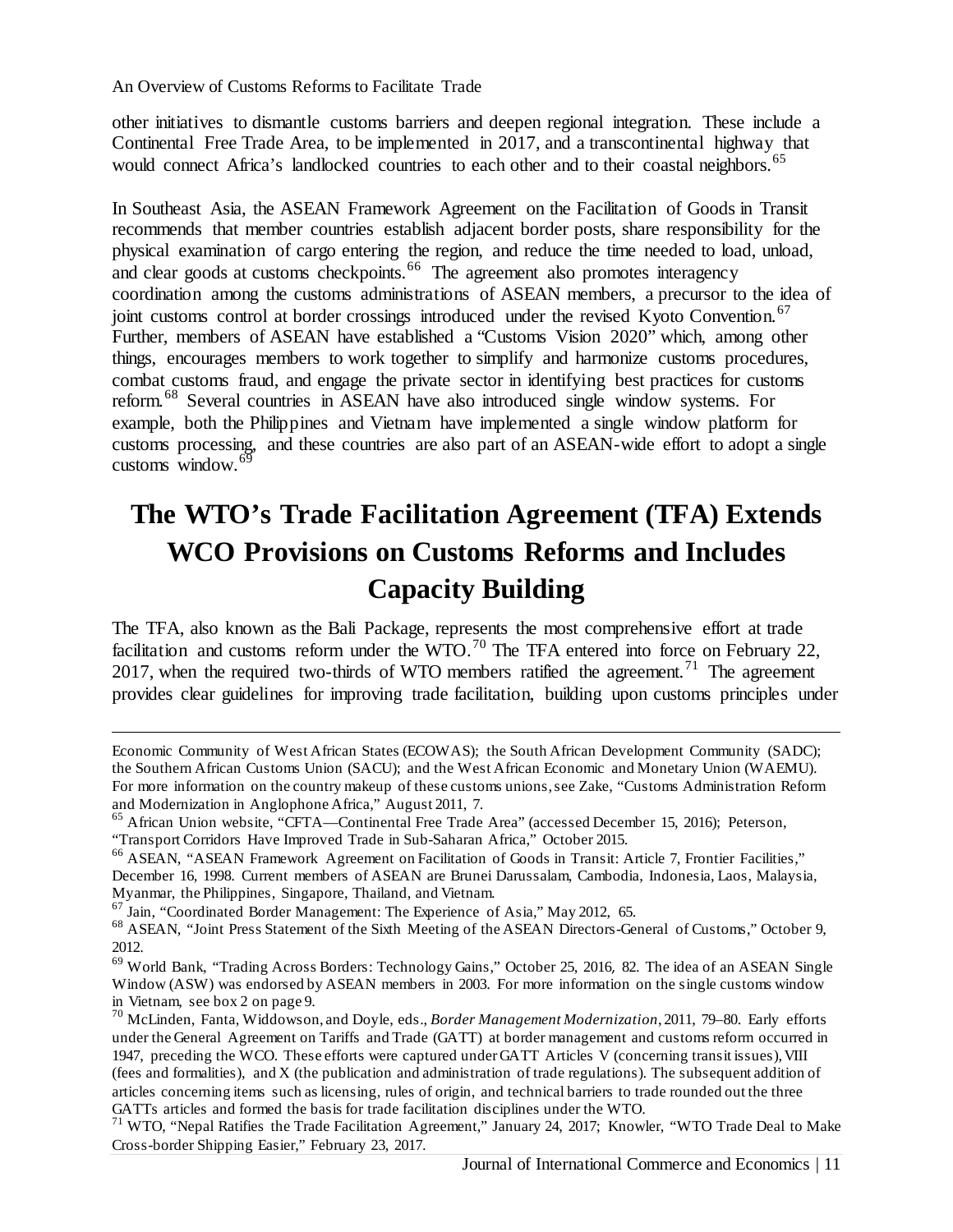the WCO. Significantly, the agreement also provides for capacity-building assistance to help developing countries achieve customs reform. To this end, the WTO established a Trade Facilitation Agreement Facility in July 2014. The facility gives technical assistance and financial grants to developing countries to aid them in implementing provisions under the agreement.<sup>[72](#page-11-0)</sup> Among other things, developing countries may use the assistance to simplify and automate customs paperwork and to deploy risk-based assessment tools, such as cargo scanning devices, thereby reducing manual inspections. $73$ 

The TFA covers 12 separate issues that are central to trade facilitation efforts. Broadly, these include the advance publication of customs rules and regulations, giving signatory countries a chance to comment on rules before their entry into force; the streamlining of customs fees and formalities with respect to imports and exports; the timely release and clearance of goods, especially expedited or perishable cargo; the freedom of transit for goods across the territory of other signatories; and cooperation between signatory countries' border management agencies  $(b\alpha x)$ , <sup>[74](#page-11-2)</sup> As noted, the TFA incorporates measures on capacity building and, to this end, divides countries into three categories: those that will implement the provisions of the agreement once it enters into force; those that will do so after a transition period, with an implementation date to be set by the TFA member; and those that will implement TFA provisions after a transition period and after receiving capacity-building aid.<sup>[75](#page-11-3)</sup>

Box 3: The WTO Trade Facilitation Agreement (TFA)

The TFA builds on GATT provisions regarding freedom of transit (Article V), customs fees and formalities (Article VIII) and the publication and administration of trade regulations (Article X). It is intended to facilitate the movement of goods through the border checkpoints of all signatories to the agreement and promote cooperation among these countries' customs administrations. Each of the 12 articles in the agreement is summarized below. [76](#page-11-4)

Article 1

#### *Publication and availability of information*

Members of the agreement should publish information via the Internet concerning import, export, and transit procedures, and make any forms related to these procedures available electronically.

Article 2

 $\overline{a}$ 

*Opportunity for comment, information before entry into force and consultations*

<span id="page-11-0"></span><sup>72</sup> WTO, "Trade Facilitation Agreement Facility," 2015.

<span id="page-11-1"></span><sup>&</sup>lt;sup>73</sup> Industry representative, interview by USITC staff, Washington, DC, March 13, 2017.

<span id="page-11-2"></span><sup>74</sup> WTO, "Trade Facilitation Agreement Facility," 2015.

<span id="page-11-3"></span><sup>75</sup> WTO, "Trade Facilitation Agreement," n.d. (accessed December 16, 2016).

<span id="page-11-4"></span> $76$  These provisions are part of the Section I of the agreement. Section II of the agreement ("Special and Differential Treatment Provisions for Developing Country Members and Least-Developed Country Members") contains measures on capacity building. For the full text of the agreement, see WTO, "Agreement on Trade Facilitation," Preparatory Committee on Trade Facilitation, W/L/931, July 15, 2015, available at [https://www.wto.org/english/thewto\\_e/20y\\_e/wto\\_tradefacilitation\\_e.pdf.](https://www.wto.org/english/thewto_e/20y_e/wto_tradefacilitation_e.pdf)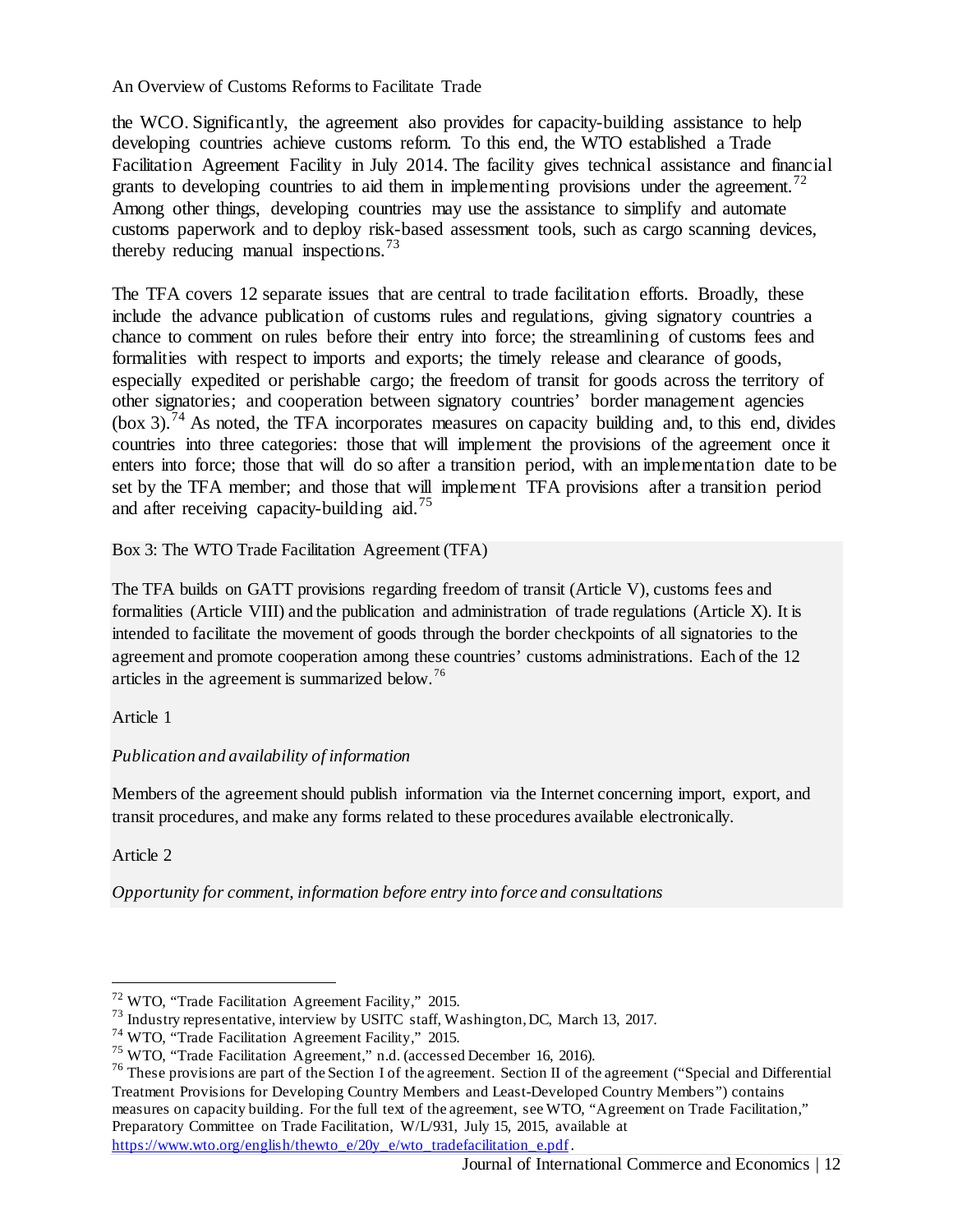Members should make available information about changes in laws and regulations concerning the movement, release, and clearance of goods in transit, and give parties the opportunity to comment on proposed regulatory changes before they enter into force.

Box 3: The WTO Trade Facilitation Agreement (TFA) (continued)

Article 3

#### *Advance rulings*

Members should provide advance rulings, within a reasonable time period, on the tariff classification and origin of an imported good to other members who submit written requests for such information.

#### Article 4

#### *Procedures for appeal or review*

Members should give parties the right to seek administrative or judicial review or appeal of a decision about customs matters.

#### Article 5

#### *Other measures to enhance impartiality, nondiscrimination, and transparency*

Members should adopt disciplines, specified in the agreement, regarding enhanced border controls on or inspections of foods, beverages, or feedstuffs, where such disciplines are designed to protect human, animal, or plant life.

#### Article 6

#### *Disciplines on fees and charges imposed on or in connection with importation and exportation and penalties*

Members should publish information via the Internet about fees and charges on imports or exports. Any changes to fees or charges should be published in advance, giving parties an opportunity for comment, and should not take effect until such information has been made publicly available.

#### Article 7

#### *Release and clearance of goods*

This article contains important provisions encouraging members to establish systems for (1) preclearing imports; (2) accepting electronic payments for customs duties, fees, and taxes; (3) separating the physical from the fiscal release of goods; (4) using risk management systems

#### Box 3: The WTO Trade Facilitation Agreement (TFA) (continued)

for customs processing; (5) deploying post-clearance audits; (6) establishing and publishing average release times for goods; (7) implementing trade facilitation measures for authorized economic operators;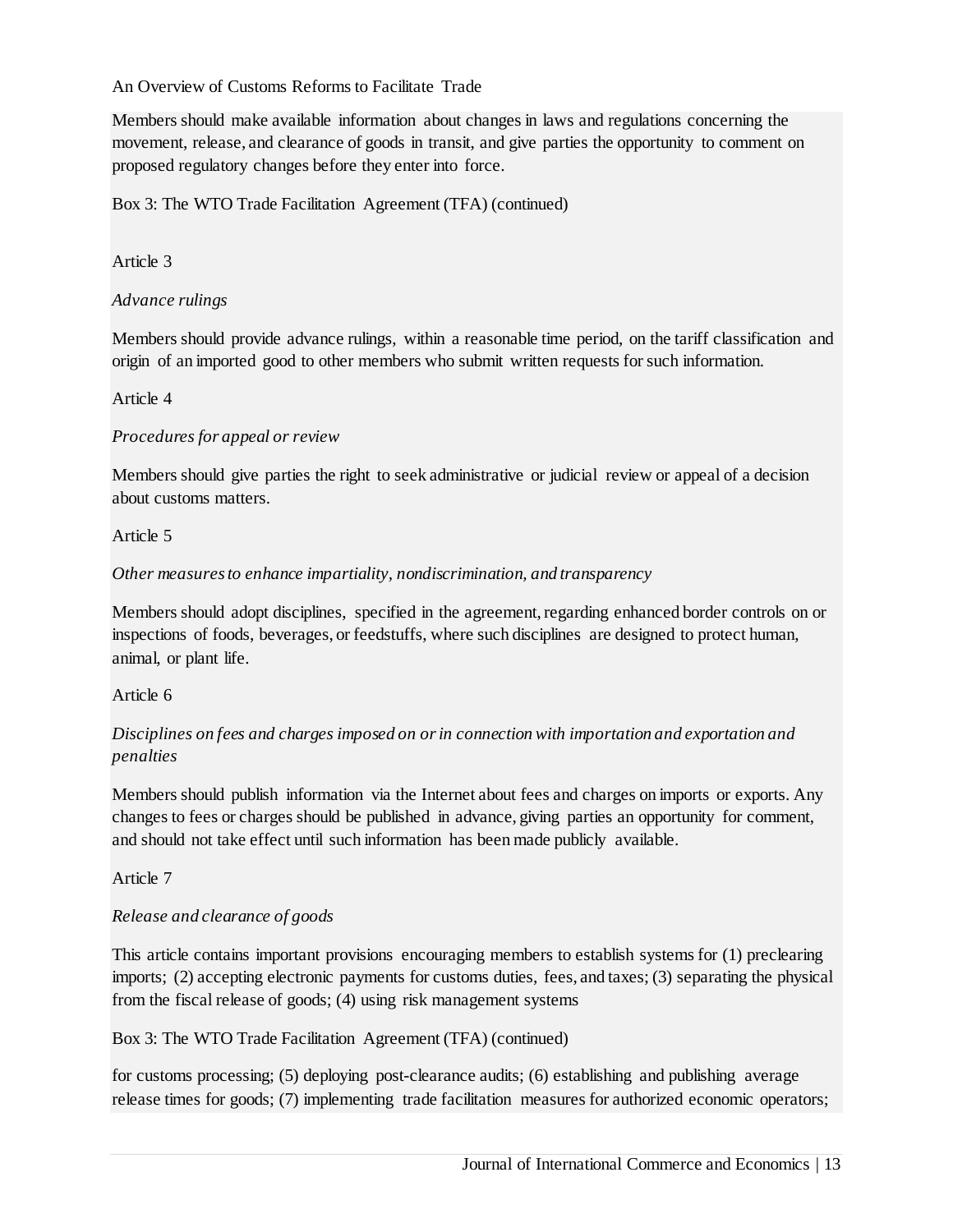(8) expediting the release of goods delivered by air transport; and (9) releasing perishable goods in a timely way to prevent deterioration or loss of product.

#### Article 8

#### *Border agency cooperation*

The border agencies of members should cooperate with one another to facilitate the importation, exportation, and transit of goods. Members that share an adjacent border should, to the extent possible, coordinate customs procedures to facilitate cross-border trade.

#### Article 9

#### *Movement of goods intended for import under customs control*

Members are encouraged to permit the movement of imports under the customs control of their territory to a customs office in another country from which the goods will eventually be released.

#### Article 10

#### *Formalities connected with importation, exportation, and transit*

Members should adopt measures to simplify and streamline customs documentation. Such measures include, among other things, the use of international standards for customs formalities and procedures, and the adoption of an electronic single window through which traders may submit all customs-related documentation.

Article 11

#### *Freedom of transit*

Members should facilitate the movement of goods in transit through their territories and not impose additional customs controls, fees, or documentation requirements on these goods that would delay their delivery.

Article 12

#### *Customs cooperation*

The customs administrations of members are encouraged to share information on best practices for achieving customs compliance and to give one another in technical assistance on administering compliance measures.

Source: WTO, "Agreement on Trade Facilitation," July 15, 2015.

The TFA recognizes developing countries' growing participation in global supply chains. This growth is largely driven by these countries' increased involvement in intermediate goods trade and a rise in consumer demand by their expanding middle class. In addition, developing countries are increasingly part of global trends in JIT manufacturing and ecommerce. Both of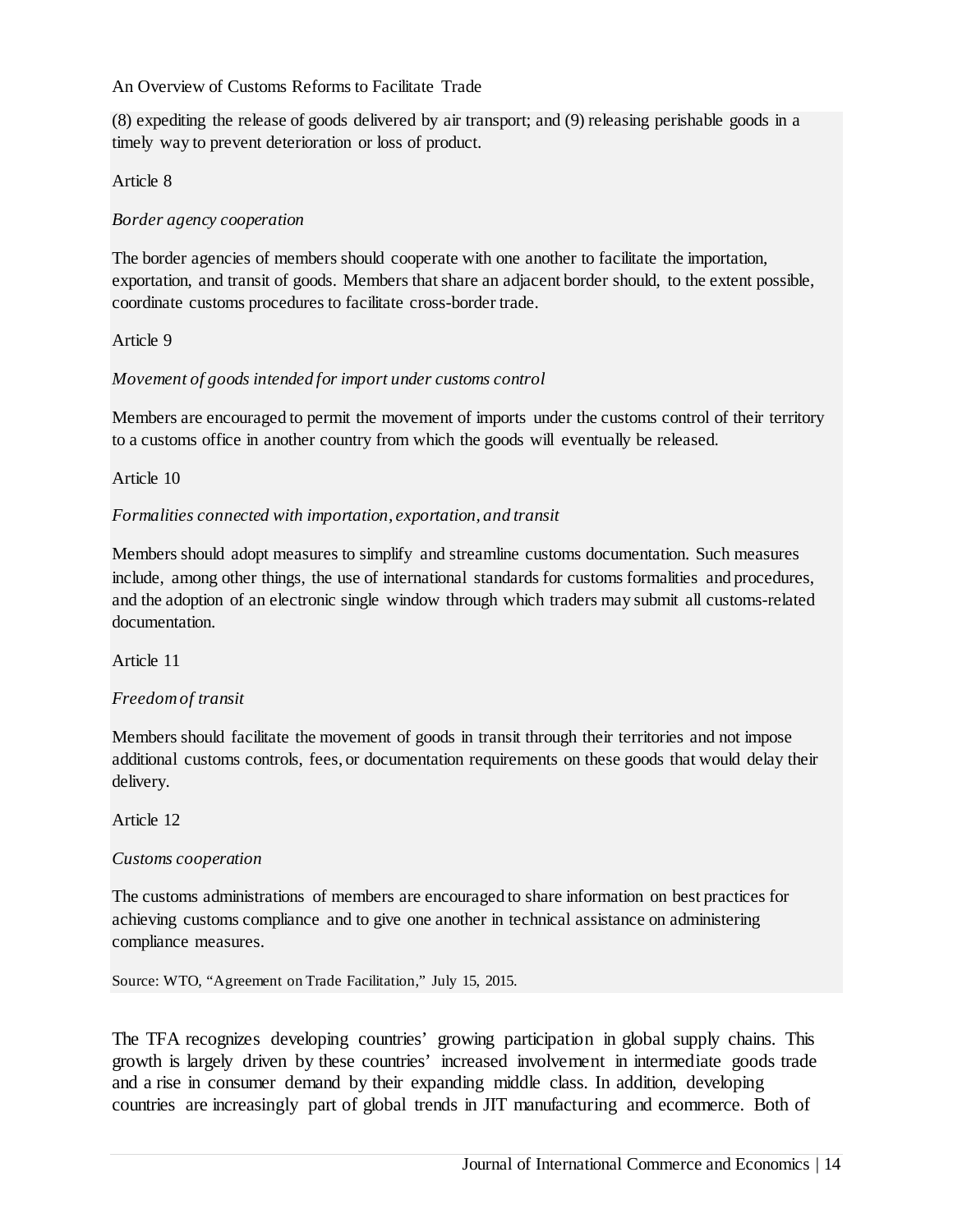these trends underscore the need to move goods seamlessly across borders and to lower the costs and time delays arising from NTMs at border checkpoints.<sup>[77](#page-14-0)</sup>

# **Outcomes of Customs Reform Efforts: Measurements by the OECD, the World Bank, and the World Economic Forum**

Measuring the outcomes of customs and trade facilitation reform is difficult, given data gaps.<sup>[78](#page-14-1)</sup> However, several databases are currently available that aim to assess and compare countries' customs environments and track the progress of customs reforms. These include, for example, the OECD's Trade Facilitation Indicators (TFI) database; the World Bank's Doing Business Indicators (Trading Across Borders) and Logistics Performance Index (LPI); and the World Economic Forum's Enabling Trade Index (ETI), developed with the Global Alliance for Trade Facilitation.<sup>[79](#page-14-2)</sup> In general, each of these databases measures how liberal or restrictive countries' trade regimes are based on their customs and border procedures, the quality of their information technology and transportation infrastructure, and/or their regulatory environments. However, there are distinct differences in their primary objectives. For example, while the World Bank's LPI and Trading on Time datasets include parameters to measure countries' logistics and supply chain performance, the OECD's TFI and the World Economic Forum's ETI measure a broader set of factors that contribute to the success of trade facilitation (table 1).

| Organization      | Objective<br>Methodol ogy<br><b>Database</b> |                                                                                                                                    | Number of                                                                                                                                                                                                                                                                                                                                                                                                                                                                                                                |                    |
|-------------------|----------------------------------------------|------------------------------------------------------------------------------------------------------------------------------------|--------------------------------------------------------------------------------------------------------------------------------------------------------------------------------------------------------------------------------------------------------------------------------------------------------------------------------------------------------------------------------------------------------------------------------------------------------------------------------------------------------------------------|--------------------|
|                   |                                              |                                                                                                                                    |                                                                                                                                                                                                                                                                                                                                                                                                                                                                                                                          | countries included |
| <b>OECD</b>       | Trade<br>Facilitation<br>Indicators<br>(TFI) | To benchmark the progress<br>of countries in achieving<br>customs reform under the<br>WTO's Trade Facilitation<br>Agreement (TFA). | Tracks implementation<br>TFA provisions concerning<br>(1) information<br>availability; (2)<br>involvement in the trade<br>community; (3) advance<br>rulings; $(4)$ appeal<br>procedures; (5) fees and<br>charges; (6) formalities<br>(documents); (7)<br>formalities (automation);<br>(8) formalities<br>$(procedures); (9) internal$<br>border agency cooperation;<br>(10) external border<br>agency cooperation; and<br>(11) impartiality and<br>governance (see box 3 for<br>a full list of TFA<br>provisions). $(a)$ | $164^{(b)}$        |
| <b>World Bank</b> | Doing<br><b>Business</b><br>Indicators       | To measure the costs and<br>time of trading with<br>countries in the database                                                      | Ranks countries based on<br>the time and other costs<br>(excluding tariffs) needed                                                                                                                                                                                                                                                                                                                                                                                                                                       | 212                |

<span id="page-14-0"></span> $^{77}$  Hoffman, "7 Reasons Why the Bali Trade Facilitation Agreement," October 10, 2016.

<span id="page-14-1"></span><sup>78</sup> World Economic Forum, *The Global Enabling Trade Report 2016,* 2016, 7–8.

<span id="page-14-2"></span><sup>79</sup> World Economic Forum, *The Global Enabling Trade Report 2016,* 2016, 6–7; WTO, "Trade Facilitation Agreement," 2017.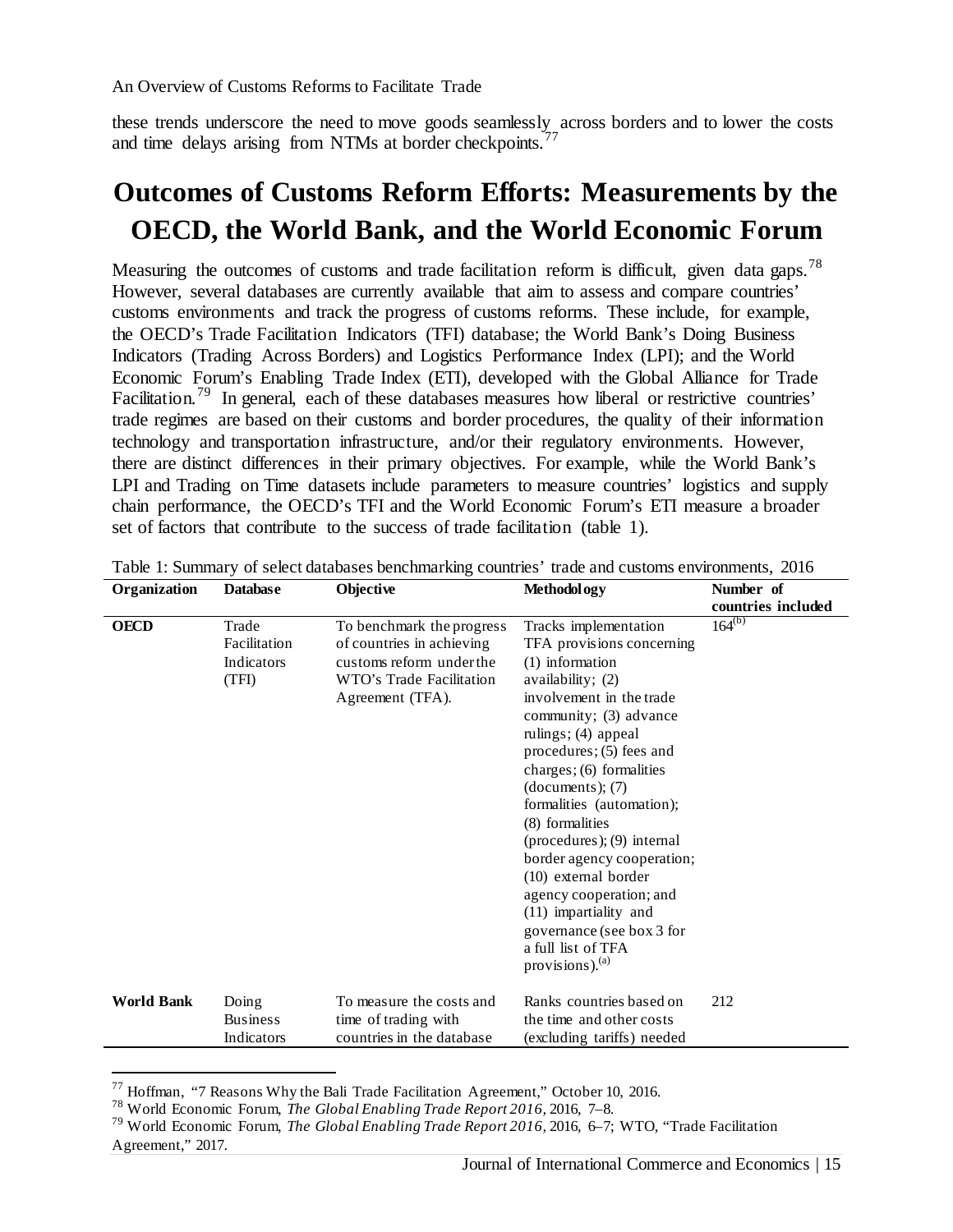| Organization                      | <b>Database</b>                         | Objective                                                                                                                                                                      | Methodol ogy                                                                                                                                                                                                                                                                                                                                                                                                                                                                                                                                                                                                                                                                                                                                    | Number of          |
|-----------------------------------|-----------------------------------------|--------------------------------------------------------------------------------------------------------------------------------------------------------------------------------|-------------------------------------------------------------------------------------------------------------------------------------------------------------------------------------------------------------------------------------------------------------------------------------------------------------------------------------------------------------------------------------------------------------------------------------------------------------------------------------------------------------------------------------------------------------------------------------------------------------------------------------------------------------------------------------------------------------------------------------------------|--------------------|
|                                   |                                         |                                                                                                                                                                                |                                                                                                                                                                                                                                                                                                                                                                                                                                                                                                                                                                                                                                                                                                                                                 | countries included |
|                                   | (Trading<br>Across<br>Borders)          | based on their customs and<br>border procedures, and<br>their domestic transport<br>regime.                                                                                    | to export and import a<br>shipment of goods<br>associated with the<br>following three elements:<br>documentary compliance;<br>border compliance; and<br>domestic transport. <sup>(c)</sup>                                                                                                                                                                                                                                                                                                                                                                                                                                                                                                                                                      |                    |
|                                   | Logistics<br>Performance<br>Index (LPI) | To assess countries' trade<br>environments using<br>logistics performance<br>(including customs<br>efficiency and transport<br>infrastructure) as a key<br>indicator.          | Ranks countries' trade<br>environment based on six<br>$factors: (1)$ the efficiency<br>of customs and border<br>management clearance<br>("customs"); (2) the<br>quality of trade and<br>transport infrastructure<br>("infrastructure"); $(3)$<br>the ease of arranging<br>competitively priced<br>shipments ("ease of<br>arranging shipments"); (4)<br>the competence and quality<br>of logistics services,<br>including trucking,<br>forwarding, and customs<br>brokerage ("quality of<br>logistics services"); $(5)$ the<br>ability to track and trace<br>consignments ("tracking<br>and tracing"); and (6) the<br>frequency with which<br>shipments reach<br>consignees within<br>scheduled or expected<br>delivery times<br>("timeliness"). | 160                |
| World<br>Economic<br><b>Forum</b> | Enabling<br>Trade Index<br>(ETI)        | Using a broader set of<br>indicators than the World<br>Bank's LPI, the ETI also<br>measures countries' ease<br>of trade and includes data<br>on market access<br>restrictions. | Ranks countries' trade<br>environment based on<br>seven parameters, or<br>pillars. These are (1)<br>domestic market access;<br>(2) foreign market access;<br>(3) efficiency and<br>transparency of border<br>administration; (4)<br>availability and quality of<br>transport infrastructure; (5)<br>availability and quality of<br>transport services; (6)<br>availability and use of<br>ICTs; and (7) operating<br>environment.                                                                                                                                                                                                                                                                                                                | 136                |

Source: WTO, "Nepal Ratifies the Trade Facilitation Agreement," January 24, 2017; World Economic Forum, *The Global Enabling Trade Report 2016,* 2016; World Bank, "Doing Business Indicators: Trading Across Borders," 2016; World Bank, "LPI Home," 2016.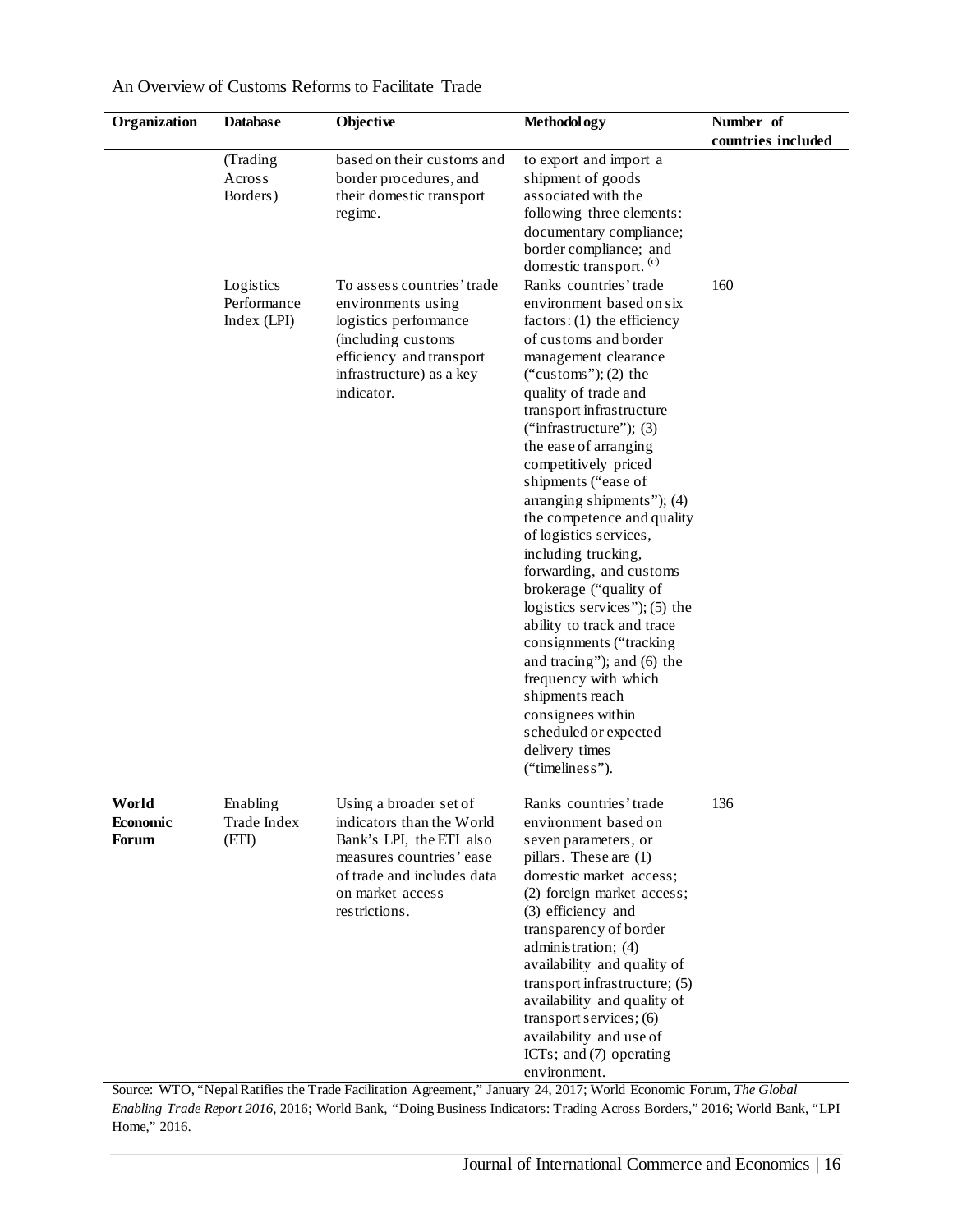Notes:

- (a) See also OECD, "OECD Trade Facilitation Indicators: An Overview," September 2015; OECD, "Trade Facilitation Indicators," 2016.
- (b) WTO members.
- (c) Documentary compliance pertains to obtaining, preparing, and submitting documents for customs clearance; border compliance pertains to customs clearance and inspections; and domestic transport pertains to the carriage of goods "from a warehouse in the largest business city of the [exporting] economy to the most widely used seaport, airport or land border of the [importing] economy." For more information on the World Bank's Trading Across Borders indicators, see World Bank, "Trading Across Borders Methodology," 2016.

Although the objectives of these databases differ, as do some of the elements they track, together they illustrate the important relationship between a country's customs environment (including both regulations and infrastructure) and its trade costs. For example, the World Bank's Trading Across Borders database indicates that for countries across all income levels, border procedures (i.e., those concerning customs clearance and inspection) account for the largest proportion of the costs and time associated with imports.<sup>[80](#page-16-0)</sup> Such costs and time delays are more acute among developing and low-income countries than they are among high-income countries (figures 1 and 2). Research indicates that two important reasons for this disparity are high-income countries' automation of customs processing and their investment in transport infrastructure. $81$ 

<span id="page-16-0"></span> <sup>80</sup> World Bank, "Trading Across Borders Methodology," 2016. By contrast, document procedures concern the preparation and submission of documents for customs clearance.

<span id="page-16-1"></span> $\frac{1}{2}$  Time and cost data are gathered from questionnaires sent by the World Bank to individual companies, including customs brokers, freight forwarders, port authorities, and traders. According to the World Bank, the time and cost for documentary compliance include the time and cost for obtaining, preparing, processing, presenting, and submitting documents. Border compliance pertains to the time and cost for complying with customs regulations, including undergoing mandatory inspections at the border. For a full explanation of the methodology behind the World Bank's Trading Across Borders dataset, see World Bank, "Trading Across Borders Methodology," 2016.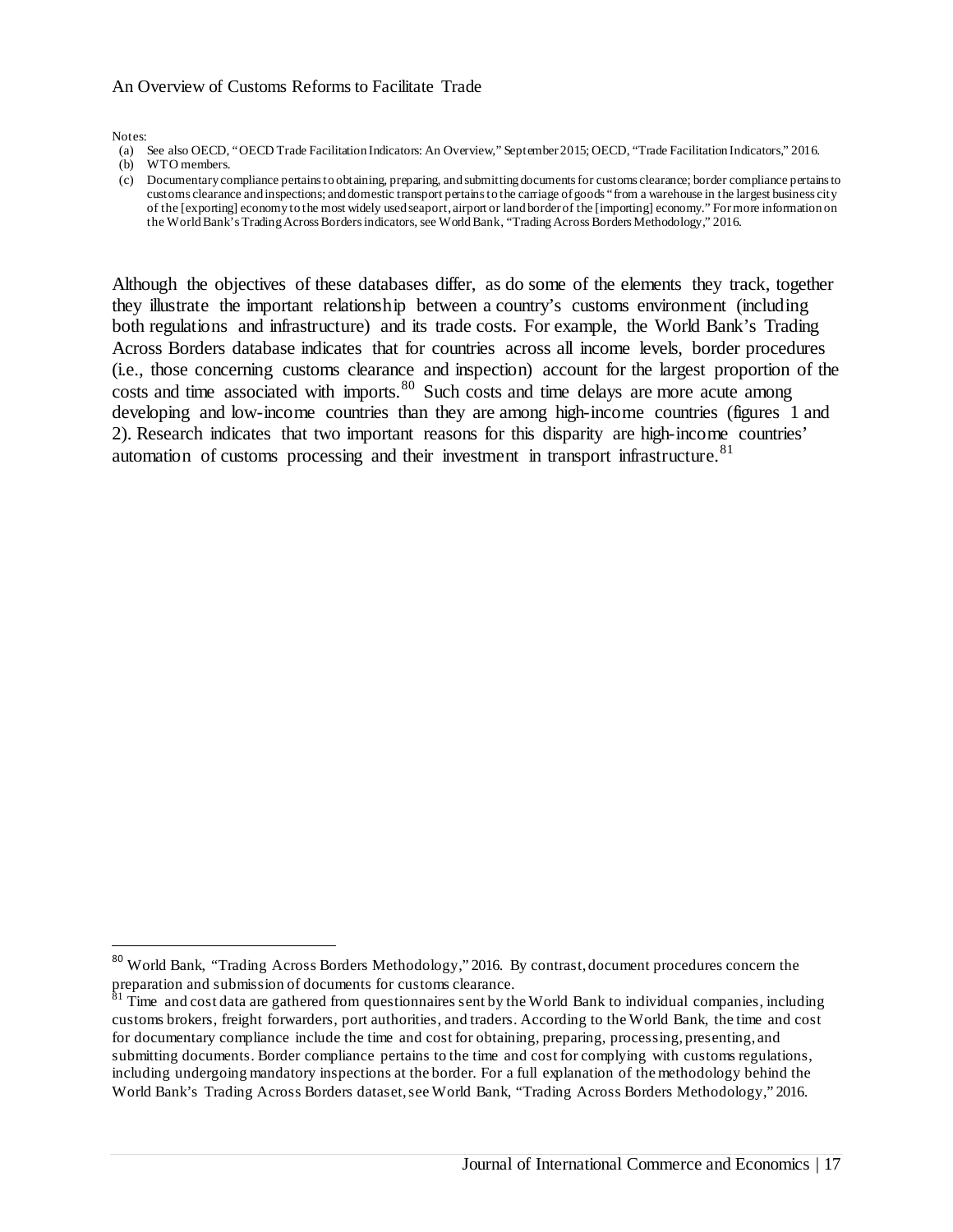

Figure 1: Cost to export and import by region, 2016



Note: Export border costs are all costs associated with port handling in country of departure for a standardized shipment of 15 metric tons. Import border costs are the costs associated with customs clearance and inspection for the same shipment at its destination port. Export and import document costs refer to the costs of obtaining, preparing and submitting documents for the transport, clearance, and inspection of a standardized shipment at either its port of origin or destination.



Figure 2: Time to export and import by region, 2016

Source: World Bank, Doing Business Indicators, 2016 (accessed February 24, 2017).

 $\overline{a}$ 

The World Economic Forum's ETI further illustrates the close relationship between the efficiency of a country's border administration procedures and its ease of trade (figure 3). For instance, developed countries with well-functioning customs administrations, such as Singapore, the Netherlands, Japan, and the United States, rank among the highest in the ETI index, while countries such as Egypt, Nigeria, and Venezuela rank among the lowest.<sup>[82](#page-17-0)</sup>

<span id="page-17-0"></span> $82$  For a full list of countries in the database and their rankings across all seven pillars of trade measured, see World Economic Forum, "Enabling Trade Index 2016," 2016.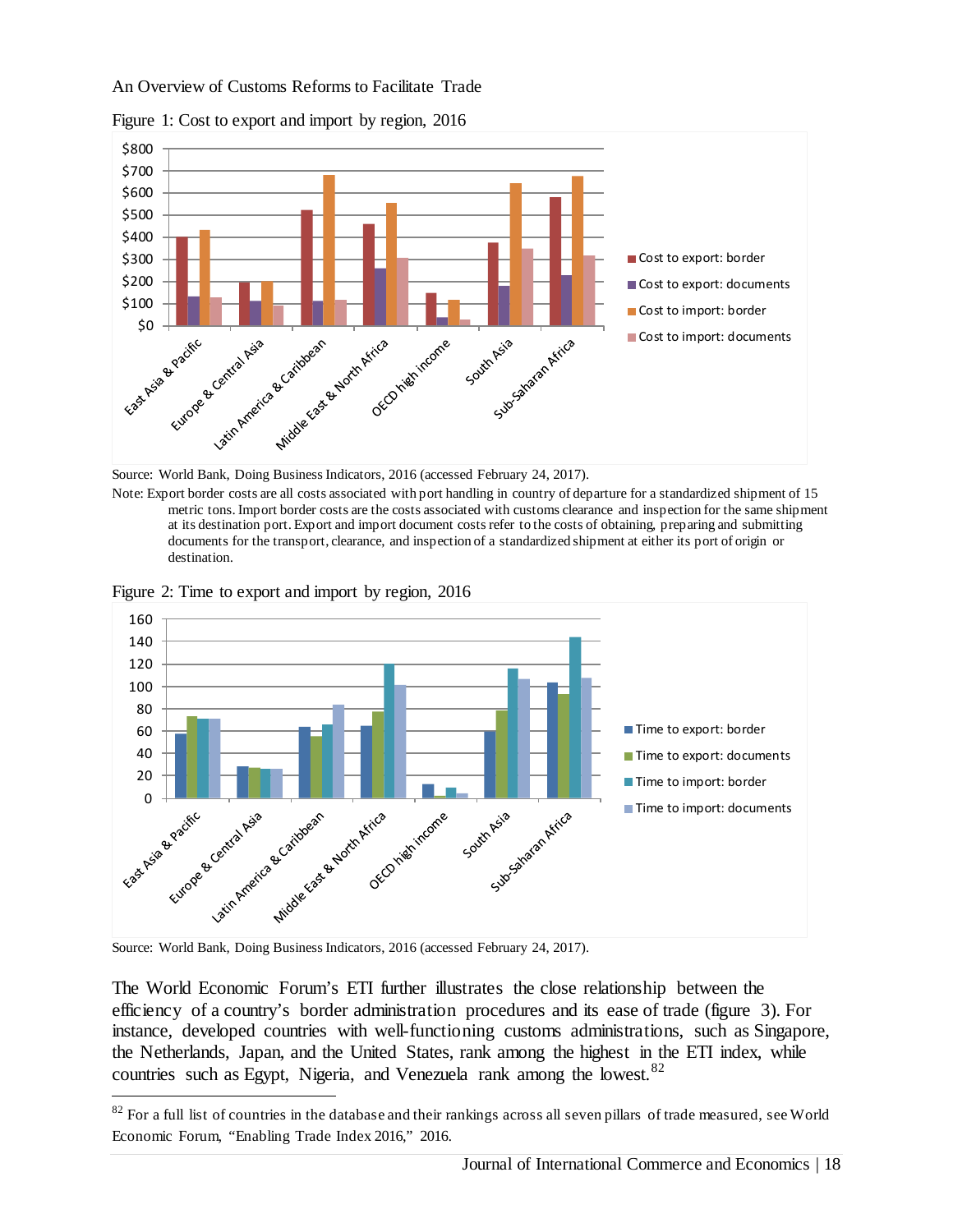

Figure 3: Efficiency and transparency of border administration, select countries, 2016

At the same time, the World Bank's LPI recognizes that efficient logistics services facilitate trade and global supply chain activity. Among other measures, it assesses the importance of infrastructure to logistics performance. Looking at a small cross-section of the 164 countries in the database, and disaggregating these countries' infrastructure scores from their composite LPIs, it appears that there is a close association between a country's infrastructure and LPI scores (figure 4). Further, among all countries surveyed in the database, those with the highest LPI scores also had the largest percentage of responses rating domestic infrastructure as either "high" or "very high" (figure  $5$ ).  $83$ 

Figure 4: World Bank LPI, select countries, 2016



Source: World Economic Forum, "Enabling Trade Index 2016," 2016.

<span id="page-18-0"></span><sup>&</sup>lt;sup>83</sup> The infrastructure component of the LPI assesses airports, maritime ports, roads, rail, warehousing, and ICT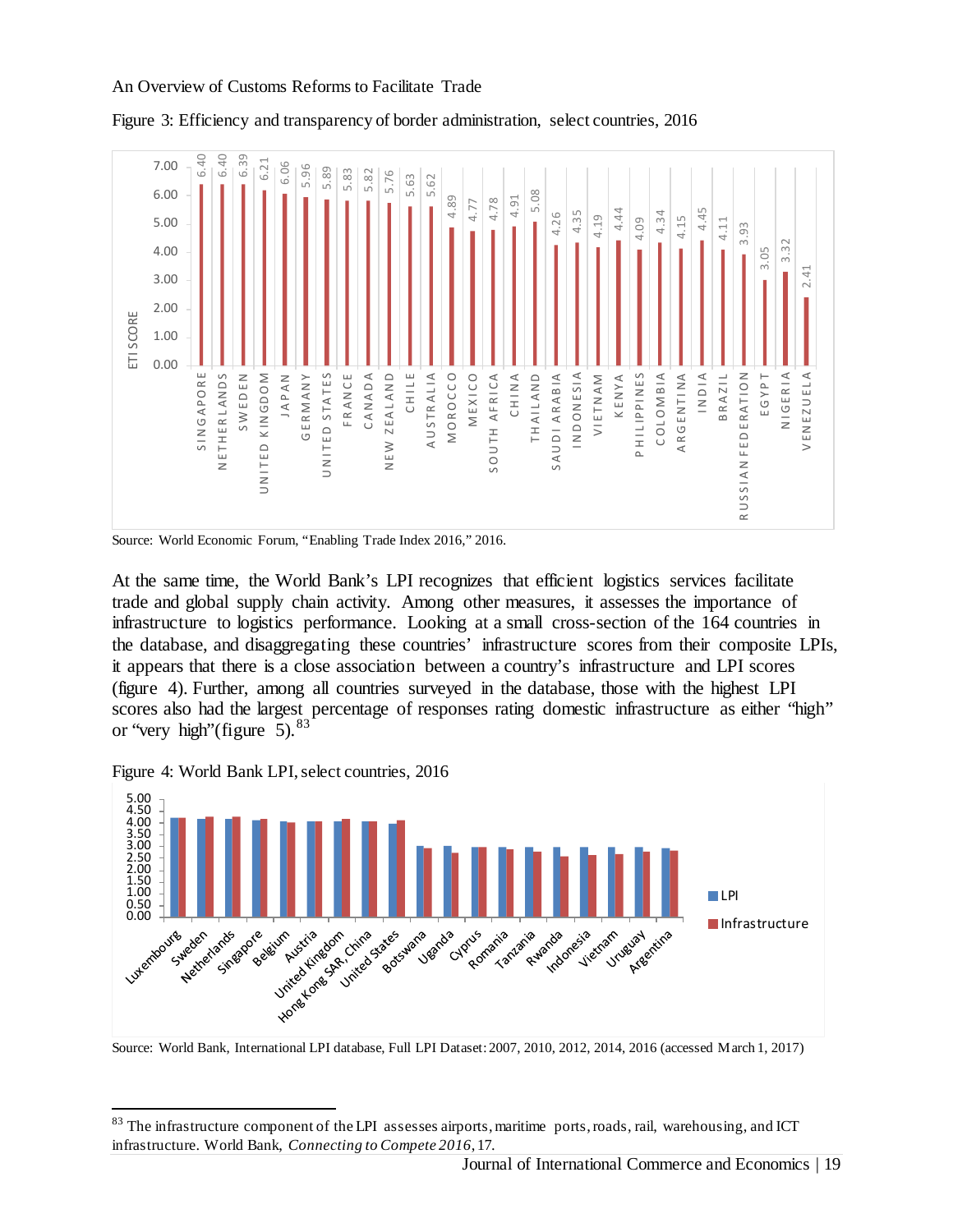

Figure 5: Percentage of respondents in World Bank's 2016 LPI database rating infrastructure as "high" or "very high"

Source: Adapted from World Bank, *Connecting to Compete 2016*: *Trade Logistics in the Global Economy*, "Table 2.1: Respondents rating infrastructure quality high or very high, by infrastructure type and LPI quintile," 17.

Finally, the OECD's TFI provides a set of indicators to measure countries' progress in implementing provisions under the WTO's Trade Facilitation Agreement. It also assesses where certain countries may require further technical and financial assistance to achieve commitments under the TFA.<sup>[84](#page-19-0)</sup> On average, OECD countries—such as, for example, Australia, Canada, the Netherlands, the UK, and the United States—have the highest TFI scores, whereas low-income countries in Asia and SSA have the lowest.<sup>[85](#page-19-1)</sup> The TFI also estimates the potential reduction in trade costs for countries that implement the provisions of the agreement. Potential cost reductions are estimated to be highest for low-income countries (17.4 percent) and lowest (though still significant) for high-income countries  $(14.6 \text{ percent})$ .<sup>[86](#page-19-2)</sup>

#### **Some Lessons Learned from the Data**

Overall, the data show that customs reform leads to important outcomes, including lower trade costs and the potential for increased economic welfare among countries that have fewer trade restrictions. On average, developed countries tend to do better on measurements of customs and border administration—i.e., trade facilitation—than developing countries.<sup>[87](#page-19-3)</sup> For example, World Bank data indicate that border compliance costs for imports in high-income OECD countries are more than 80 percent lower than in either Latin American or SSA countries.<sup>[88](#page-19-4)</sup> However, for all

 $\overline{a}$ 

<span id="page-19-1"></span><sup>85</sup> For instance, Australia has the highest TFI score of 19.29; by contrast, Comoros (SSA), the country with the lowest score, has a TFI of 1.88. The TFI indicates that Comoros has scores of 0 for many of the customs parameters measured in the database, including information availability, advance rulings, appeal procedures, and internal and external border cooperation. OECD, "Trade Facilitation Indicators Simulator," n.d. <http://sim.oecd.org/Simulator.ashx?lang=En&ds=TFI&d1c=oecd&d2c=aus> and

[http://sim.oecd.org/Simulator.ashx?lang=En&ds=TFI&d1c=li\\_ssa&d2c=com](http://sim.oecd.org/Simulator.ashx?lang=En&ds=TFI&d1c=li_ssa&d2c=com) (accessed March 6, 2017).

<span id="page-19-0"></span><sup>84</sup> OECD TFI Policy Simulator, 2016.

<sup>&</sup>lt;sup>86</sup> OECD, "OECD Trade Facilitation Indicators: An Overview," September 2015, 1.

<span id="page-19-3"></span><span id="page-19-2"></span><sup>87</sup> World Economic Forum, *The Global Enabling Trade Report 2016,* 2016, 20.

<span id="page-19-4"></span><sup>88</sup> World Bank, "Measuring Business Regulations," 2017.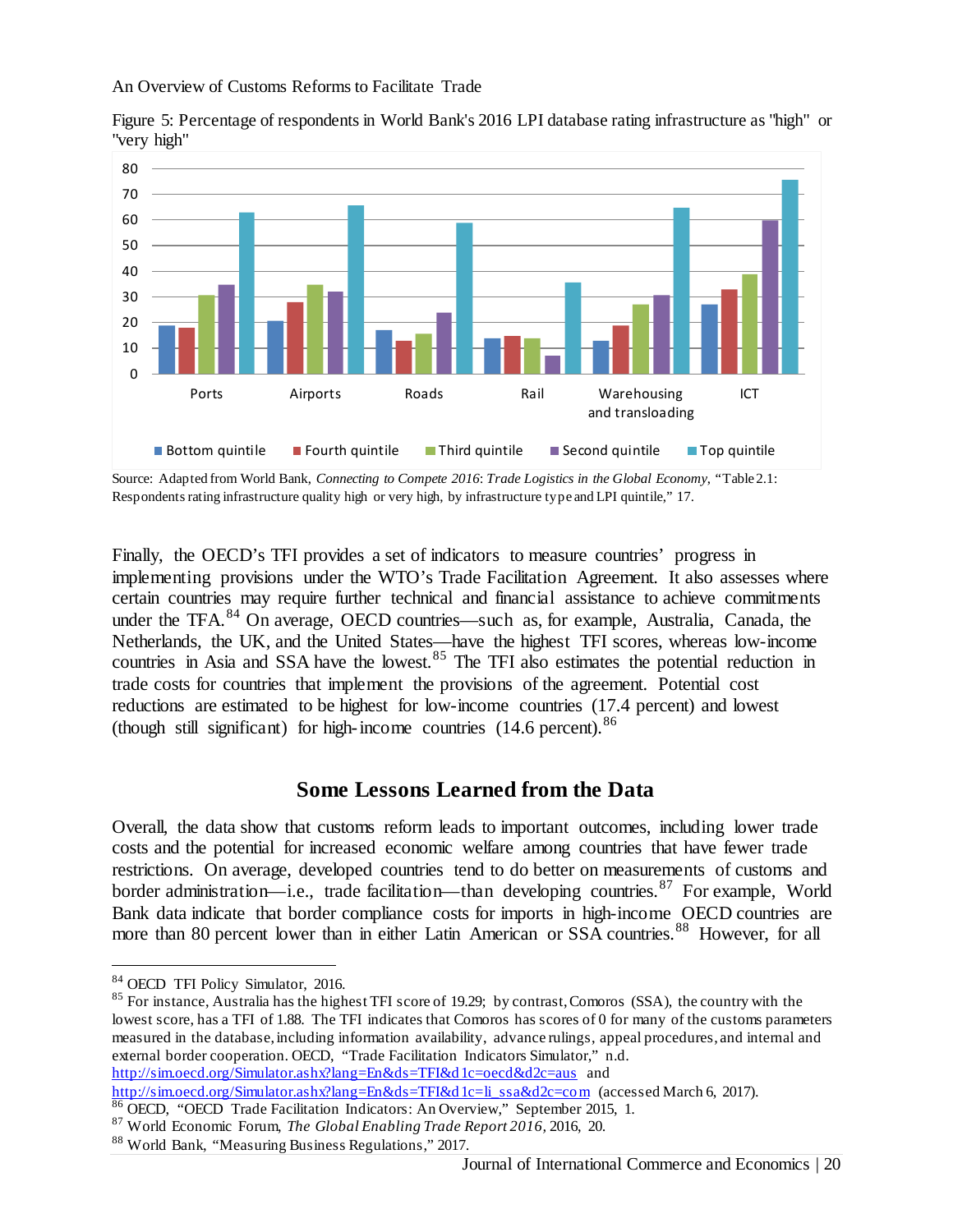countries, trade facilitation requires a commitment to good regulatory governance. Even countries that rank high in terms of customs transparency may also rank high on measurements of bribery (e.g., Nigeria). This may be due to the weak enforcement of transparency rules or the absence of anti-graft rules. At the same time, investment in ICT and transport infrastructure is another critical element of trade facilitation reform and is important to its success.<sup>[89](#page-20-0)</sup>

### **Conclusion**

This paper summarizes existing literature on the topic of customs reform, providing insight into the rationale, methods, and outcomes of such reform and highlighting the experience of several developed and developing economies. Overall, it is clear that, although many countries have improved their customs regimes guided by principles under the WCO and, more recently, the WTO's Trade Facilitation Agreement, challenges remain. The paper also summarizes work by the OECD, the World Bank, and the World Economic Forum to measure the progress of customs reform efforts among countries. This work reveals a clear discrepancy between rich and poor countries in their ability to undertake customs reform. In particular, efforts by less-developed countries to improve customs are hampered by inadequate infrastructure and weak regulatory environments. The data also suggest some outliers, however, as countries such as Colombia, Nigeria, the Philippines, and Vietnam have established single electronic customs windows despite infrastructure deficits and lack of regulatory transparency. Further work is needed to determine what factors are most critical for countries to successfully carry out customs reform and the degree to which these reforms result in increased trade and economic growth.

<span id="page-20-0"></span>Journal of International Commerce and Economics | 21  $\overline{a}$ <sup>89</sup> World Economic Forum, *The Global Enabling Trade Report 2016*, 2016, 21, 23.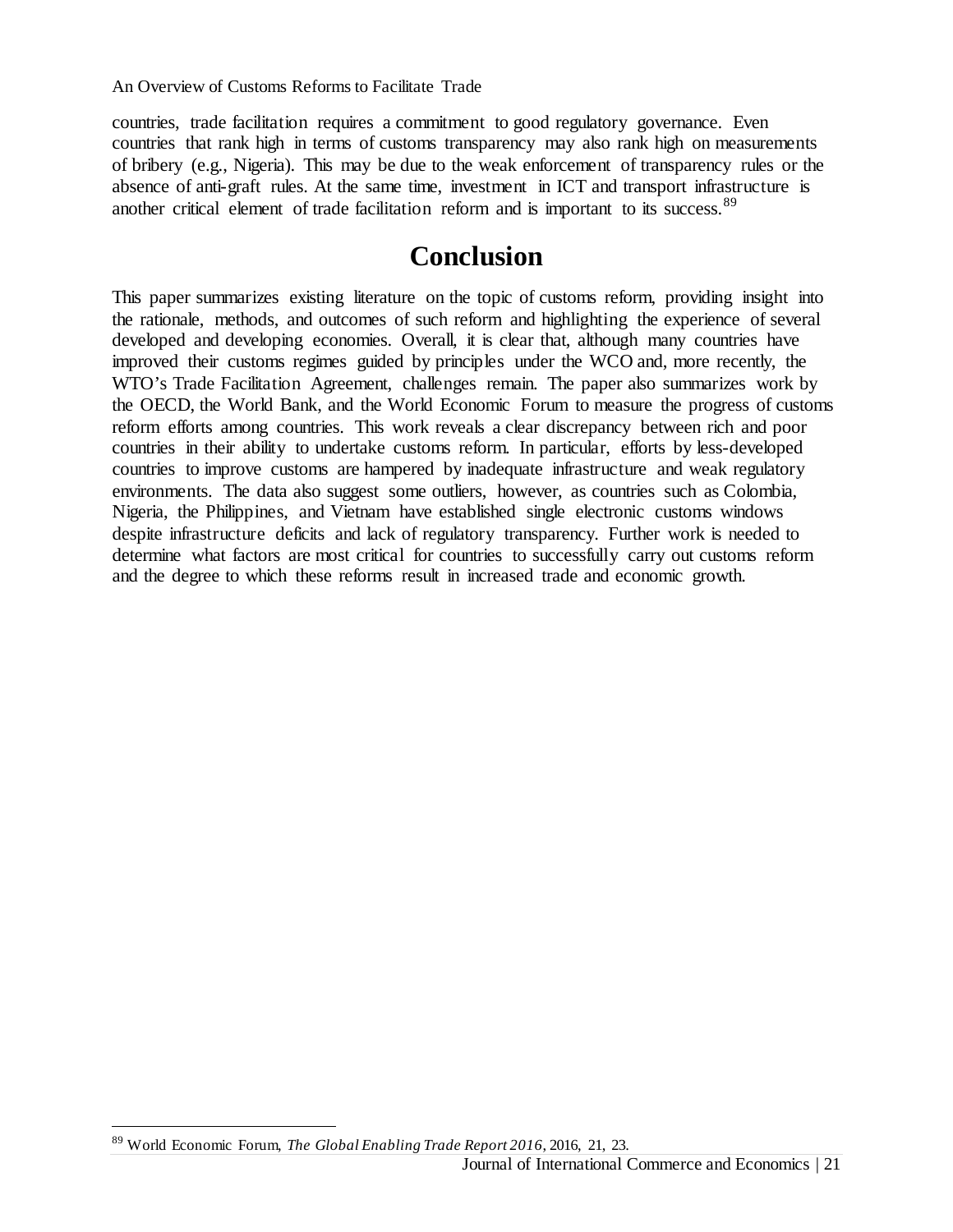#### **Bibliography**

African Union website. "CFTA—Continental Free Trade Area" (accessed December 15, 2016).

- Andriamananjara, Soamiely. "Customs Unions." Chap. 5 in *Preferential Trade Agreement Policies for Development: A Handbook*. Washington, DC: World Bank, June 2011. [https://siteresources.worldbank.org/INTRANETTRADE/Resources/C5.pdf.](https://siteresources.worldbank.org/INTRANETTRADE/Resources/C5.pdf)
- Association of Southeast Asian Nations (ASEAN). "ASEAN Framework Agreement on Facilitation of Goods in Transit: Article 7, Frontier Facilities," December 16, 1998. [http://www.asean.org/storage/images/2012/Economic/AFTA/Common\\_Effective\\_Prefere](http://www.asean.org/storage/images/2012/Economic/AFTA/Common_Effective_Preferential_Tariff/ASEAN%20Framework%20Agreement%20on%20the%20Facilitation.pdf) [ntial\\_Tariff/ASEAN%20Framework%20Agreement%20on%20the%20Facilitation.pdf.](http://www.asean.org/storage/images/2012/Economic/AFTA/Common_Effective_Preferential_Tariff/ASEAN%20Framework%20Agreement%20on%20the%20Facilitation.pdf)
- ASEAN. "ASEAN Single Window (ASW): FAQ," May 17, 2017. <http://asw.asean.org/component/content/category/13-static-pages> (accessed May 17, 2017).
- ASEAN. "Joint Press Statement of the Sixth Meeting of the ASEAN Directors-General of Customs, Jakarta, 26–27 February 1998," October 9, 2012. [http://asean.org/?static\\_post=joint-press-statement-of-the-sixth-meeting-of-the-asean](http://asean.org/?static_post=joint-press-statement-of-the-sixth-meeting-of-the-asean-directors-general-of-customs-jakarta-26-27-february-1998)[directors-general-of-customs-jakarta-26-27-february-1998.](http://asean.org/?static_post=joint-press-statement-of-the-sixth-meeting-of-the-asean-directors-general-of-customs-jakarta-26-27-february-1998)
- ASEAN. "What Is the ASEAN Single Window?" 2013. [http://asw.asean.org/.](http://asw.asean.org/)
- Barka, Habiba Ben. "Border Posts, Checkpoints, and Intra-African Trade: Challenges and Solutions." African Development Bank, January 2012. [http://www.afdb.org/fileadmin/uploads/afdb/Documents/Publications/INTRA%20AFRIC](http://www.afdb.org/fileadmin/uploads/afdb/Documents/Publications/INTRA%20AFRICAN%20TRADE_INTRA%20AFRICAN%20TRADE.pdf) [AN%20TRADE\\_INTRA%20AFRICAN%20TRADE.pdf.](http://www.afdb.org/fileadmin/uploads/afdb/Documents/Publications/INTRA%20AFRICAN%20TRADE_INTRA%20AFRICAN%20TRADE.pdf)
- Cantens, Thomas, Gael Raballand, Nicholas Strychacz, and Tchapa Tchouawou. "Reforming African Customs: The Results of the Cameroonian Performance Contract Pilot." World Bank, Africa Trade Policy Notes #13, January 2011. [http://siteresources.worldbank.org/INTAFRREGTOPTRADE/Resources/13ReformingAf](http://siteresources.worldbank.org/INTAFRREGTOPTRADE/Resources/13ReformingAfricanCustomsREDESIGN2.pdf) [ricanCustomsREDESIGN2.pdf.](http://siteresources.worldbank.org/INTAFRREGTOPTRADE/Resources/13ReformingAfricanCustomsREDESIGN2.pdf)
- De Wulf, Luc, and José B. Sokol, ed. *Customs Modernization Handbook*, World Bank, 2005. [https://siteresources.worldbank.org/INTEXPCOMNET/Resources/Customs\\_Modernizati](https://siteresources.worldbank.org/INTEXPCOMNET/Resources/Customs_Modernization_Handbook.pdf) [on\\_Handbook.pdf.](https://siteresources.worldbank.org/INTEXPCOMNET/Resources/Customs_Modernization_Handbook.pdf)
- Diagne, Ibrahima. "Developing a Single Window to Facilitate Trade in Senegal." Investment Climate in Practice no. 11. Trade Logistics, Washington, DC: World Bank, April 1, 2010. [http://documents.worldbank.org/curated/en/987651468103768990/pdf/598350Brief01p15](http://documents.worldbank.org/curated/en/987651468103768990/pdf/598350Brief01p158300B0Senegalnote11.pdf) [8300B0Senegalnote11.pdf.](http://documents.worldbank.org/curated/en/987651468103768990/pdf/598350Brief01p158300B0Senegalnote11.pdf)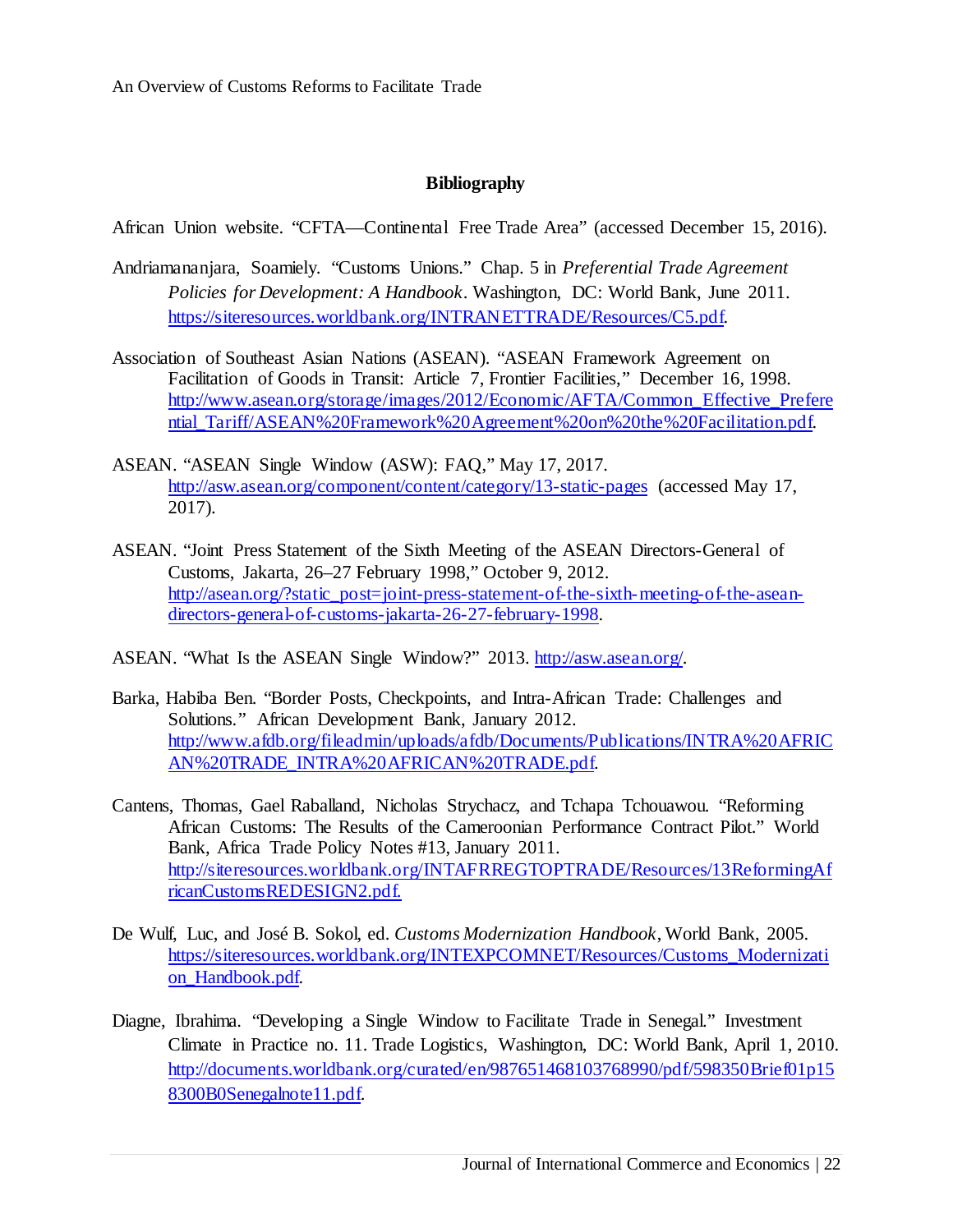- Djankov, Simeon, Caroline Freund, and Cong S. Pham. "Trading on Time," World Bank, 2010. [https://openknowledge.worldbank.org/bitstream/handle/10986/8674/wps3909.pdf.](https://openknowledge.worldbank.org/bitstream/handle/10986/8674/wps3909.pdf)
- European Commission. "Taxation and Customs Union: Legislation Related to the Electronic Customs Initiative," updated January 6, 2017. [https://ec.europa.eu/taxation\\_customs/general-information-customs/electronic](https://ec.europa.eu/taxation_customs/general-information-customs/electronic-customs/legislation-related-electronic-customs-initiative_en)[customs/legislation-related-electronic-customs-initiative\\_en.](https://ec.europa.eu/taxation_customs/general-information-customs/electronic-customs/legislation-related-electronic-customs-initiative_en)
- Global Alliance for Trade Facilitation and World Economic Forum. "Trade Facilitation Performance in Sub-Saharan Africa." Box 2 in *The Global Enabling Trade Report 2016,* 2016. [http://reports.weforum.org/global-enabling-trade-report-2016/.](http://reports.weforum.org/global-enabling-trade-report-2016/)
- Hoffman, Jan. "7 Reasons Why the Bali Trade Facilitation Agreement Needs to Happen." World Economic Forum, October 10, 2016. [https://www.weforum.org/agenda/2016/10/wto-bali](https://www.weforum.org/agenda/2016/10/wto-bali-trade-facilitation-agreement/)[trade-facilitation-agreement/.](https://www.weforum.org/agenda/2016/10/wto-bali-trade-facilitation-agreement/)
- Jain, Sandeep Raj. "Coordinated Border Management: The Experience of Asia and the Pacific Region." *World Customs Journal* 6, no. 1 (May 2012): 63–75. [http://worldcustomsjournal.org/Archives/Volume%206,%20Number%201%20\(Mar%202](http://worldcustomsjournal.org/Archives/Volume%206,%20Number%201%20(Mar%202012)/05%20Jain.pdf) [012\)/05%20Jain.pdf.](http://worldcustomsjournal.org/Archives/Volume%206,%20Number%201%20(Mar%202012)/05%20Jain.pdf)
- Jones, Vivian C., and Lisa Seghetti. *U.S. Customs and Border Protection: Trade, Enforcement, and Security*. Congressional Research Service. Report no. R43014, May 18, 2015. [https://www.fas.org/sgp/crs/homesec/R43014.pdf.](https://www.fas.org/sgp/crs/homesec/R43014.pdf)
- Kee, Hiau Looi, Alessandro Nicita, and Marcelo Olarreaga. "Estimating Trade Restrictiveness Indices." World Bank, December 2005. [http://siteresources.worldbank.org/INTRANETTRADE/Resources/239054-](http://siteresources.worldbank.org/INTRANETTRADE/Resources/239054-1101918045494/KNO-NTB.pdf) [1101918045494/KNO-NTB.pdf.](http://siteresources.worldbank.org/INTRANETTRADE/Resources/239054-1101918045494/KNO-NTB.pdf)
- Knowler, Greg. "WTO Trade Deal to Make Cross-border Shipping Easier." *Journal of Commerce*, February 23, 2017. <http://www.joc.com/print/3321821?destination=node/3321821> (fee required).
- Kulisch, Eric. "House Passes Customs Reauthorization Bill." *American Shipper*, December 14, 2015. [http://www.americanshipper.com/main/news/house-passes-customs](http://www.americanshipper.com/main/news/house-passes-customs-reauthorization-bill-62389.aspx)[reauthorization-bill-62389.aspx.](http://www.americanshipper.com/main/news/house-passes-customs-reauthorization-bill-62389.aspx)
- Kunaka, Charles, and Robin Carruthers. *Trade and Transport Management Toolkit.* Washington, DC: World Bank, 2014. [http://unohrlls.org/custom-content/uploads/2013/09/Trade-and-](http://unohrlls.org/custom-content/uploads/2013/09/Trade-and-Transport-Corridor-Management-Toolkit.pdf)[Transport-Corridor-Management-Toolkit.pdf.](http://unohrlls.org/custom-content/uploads/2013/09/Trade-and-Transport-Corridor-Management-Toolkit.pdf)
- Li, Yue, and John S. Wilson. "Time as a Determinant of Comparative Advantage," World Bank Research Working Paper No. 5128, November 1, 2009. <http://www.freit.org/WorkingPapers/Papers/FirmLevelTrade/FREIT094.pdf> .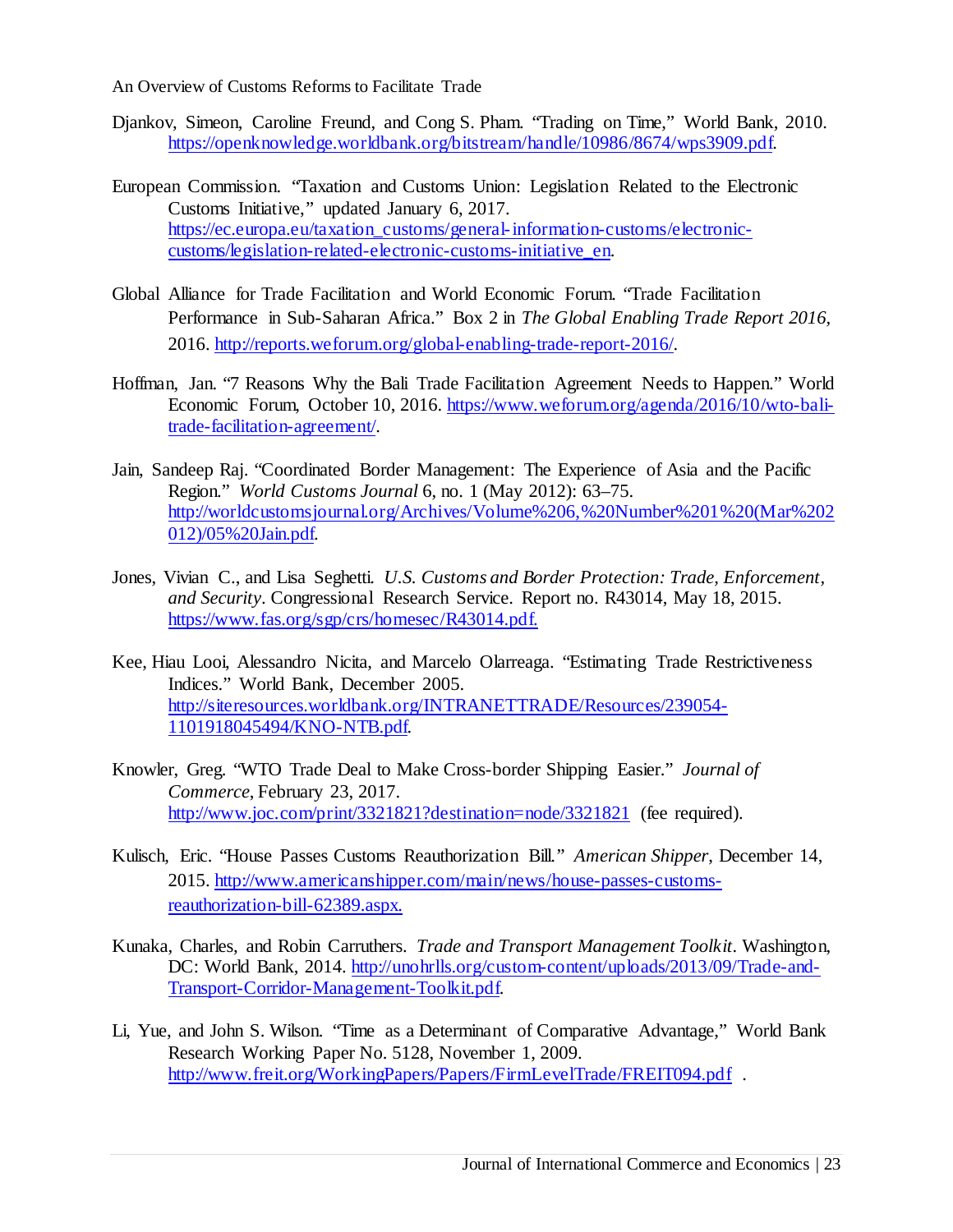- McLinden, Gerard, Enrique Fanta, David Widdowson, and Tom Doyle, eds. *Border Management Modernization*. Washington, DC: World Bank, 2011. [https://openknowledge.worldbank.org/bitstream/handle/10986/2544/588450PUB0Bord10](https://openknowledge.worldbank.org/bitstream/handle/10986/2544/588450PUB0Bord101public10BOX353816B.pdf?sequence=1&isAllowed=y) [1public10BOX353816B.pdf?sequence=1&isAllowed=y.](https://openknowledge.worldbank.org/bitstream/handle/10986/2544/588450PUB0Bord101public10BOX353816B.pdf?sequence=1&isAllowed=y)
- Montagnat-Rentier, Gilles, and Gilles Parent. "Customs Reform and Modernization in Francophone Sub-Saharan Africa, 1995–2010." IMF Working Paper, October 2012. [https://www.imf.org/external/pubs/ft/wp/2012/wp12259.pdf.](https://www.imf.org/external/pubs/ft/wp/2012/wp12259.pdf)
- Nippon Automated Cargo and Port Consolidated System (NACCS) website. "About NACCS," n.d.<http://www.naccs.jp/e/aboutnaccs/aboutnaccs.html> (accessed October 24, 2016).
- Njinkeau, Dominque, and Olivier Hartmann. "Unlocking Trade for Low-Income Countries: Report of the Trade Facilitation Facility, 2009–2015." World Bank, October 2015. [https://openknowledge.worldbank.org/bitstream/handle/10986/23652/Unlocking0trad00f](https://openknowledge.worldbank.org/bitstream/handle/10986/23652/Unlocking0trad00facility00200902015.pdf?sequence=1&isAllowed=y)  $\alpha$ cility00200902015.pdf?sequence=1&isAllowed=y.
- Official Journal of the European Union, Decisions Adopted Jointly by the European Parliament and the Council. "Decision No. 70/2008/EC of the European Parliament and of the Council of 15 January 2008 on a Paperless Environment for Customs and Trade," January 26, 2008. [http://eur-lex.europa.eu/legal](http://eur-lex.europa.eu/legal-content/en/TXT/?uri=CELEX:32015R1525&qid=1496518617391)[content/en/TXT/?uri=CELEX:32015R1525&qid=1496518617391.](http://eur-lex.europa.eu/legal-content/en/TXT/?uri=CELEX:32015R1525&qid=1496518617391)
- Organisation for Economic Co-operation and Development (OECD). "The Costs and Benefits of Trade Facilitation." Policy Brief, October 2005. [http://www.oecd.org/trade/facilitation/35459690.pdf.](http://www.oecd.org/trade/facilitation/35459690.pdf)
- OECD. *Mapping Global Value Chains.* TAD/TC/WP/RD (2012)9, December 3, 2012. [https://www.oecd.org/dac/aft/MappingGlobalValueChains\\_web\\_usb.pdf.](https://www.oecd.org/dac/aft/MappingGlobalValueChains_web_usb.pdf)
- OECD. "OECD Trade Facilitation Indicators: An Overview of Available Tools," September 2015. [https://www.oecd.org/tad/facilitation/TFIs-overview-available-tools-september-](https://www.oecd.org/tad/facilitation/TFIs-overview-available-tools-september-2015.pdf)[2015.pdf.](https://www.oecd.org/tad/facilitation/TFIs-overview-available-tools-september-2015.pdf)
- OECD. "Trade Facilitation Indicators Simulator," n.d. <http://sim.oecd.org/Simulator.ashx?lang=En&ds=TFI&d1c=oecd&d2c=aus> and [http://sim.oecd.org/Simulator.ashx?lang=En&ds=TFI&d1c=li\\_ssa&d2c=com](http://sim.oecd.org/Simulator.ashx?lang=En&ds=TFI&d1c=li_ssa&d2c=com) (accessed March 6, 2017).
- OECD. OECD TFI Policy Simulator, 2016. [http://sim.oecd.org/default.ashx?lang=En&ds=TFI&d1c=li\\_ssa&cs=li\\_ssa](http://sim.oecd.org/default.ashx?lang=En&ds=TFI&d1c=li_ssa&cs=li_ssa) (accessed March 3, 2017).
- Peterson, Joann, and Alan Treat. "The Post 9/11 Global Framework for Cargo Security." *Journal of International Commerce and Economics*, September 2009.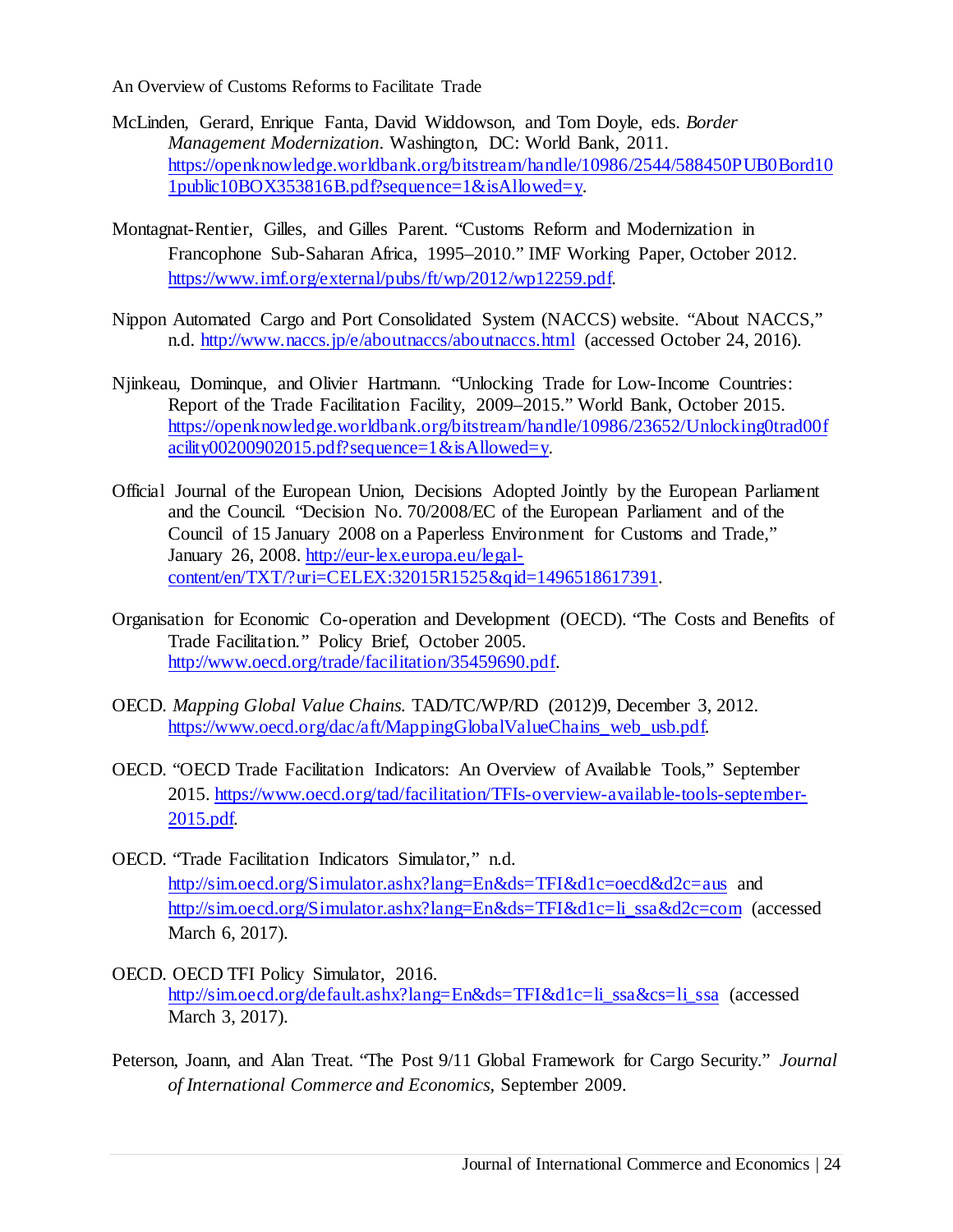- Peterson, Joann. "Transport Corridors Have Improved Trade in Sub-Saharan Africa, but Issues Remain." U.S. International Trade Commission. Executive Briefing on Trade, October 2015. https://www.usitc.gov/publications/332/executive briefings/peterson ebot ssa transit co [rridors\\_1014.pdf.](https://www.usitc.gov/publications/332/executive_briefings/peterson_ebot_ssa_transit_corridors_1014.pdf)
- Ruda, Taneli. "Using Automation to Balance Border Security and Trade Liberalization." Thomson Reuters, July 26, 2016. [https://blogs.thomsonreuters.com/answerson/government-automation-balance-border](https://blogs.thomsonreuters.com/answerson/government-automation-balance-border-security-trade-liberalization/)[security-trade-liberalization/](https://blogs.thomsonreuters.com/answerson/government-automation-balance-border-security-trade-liberalization/) (accessed December 21, 2016).
- Singapore Customs. "What You Need to Know about TradeNet," n.d. [https://www.customs.gov.sg/about-us/national-single-window/tradenet/what-you-need](https://www.customs.gov.sg/about-us/national-single-window/tradenet/what-you-need-to-know-about-tradenet)[to-know-about-tradenet](https://www.customs.gov.sg/about-us/national-single-window/tradenet/what-you-need-to-know-about-tradenet) (accessed October 31, 2016).
- Thomson Reuters and KPMG International. "2016 Global Trade Management Survey," 2016. [https://assets.kpmg.com/content/dam/kpmg/xx/pdf/2016/10/2016-global-trade](https://assets.kpmg.com/content/dam/kpmg/xx/pdf/2016/10/2016-global-trade-management-survey-from-thomson-reuters-and-kpmg-international.pdf)[management-survey-from-thomson-reuters-and-kpmg-international.pdf.](https://assets.kpmg.com/content/dam/kpmg/xx/pdf/2016/10/2016-global-trade-management-survey-from-thomson-reuters-and-kpmg-international.pdf)
- Thomson Reuters. China New Authorized Economic Operator System," July 3, 2015. [https://tax.thomsonreuters.com/blog/onesource/china-new-authorized-economic-operator](https://tax.thomsonreuters.com/blog/onesource/china-new-authorized-economic-operator-system/)[system/.](https://tax.thomsonreuters.com/blog/onesource/china-new-authorized-economic-operator-system/)
- Trademark East Africa. "EAC Countries Embrace Electronic Single Window System, Easing Custom Clearance Across the Region," March 31, 2016. [https://www.trademarkea.com/news/eac-countries-embrace-electronic-single-window](https://www.trademarkea.com/news/eac-countries-embrace-electronic-single-window-system-easing-custom-clearance-across-the-region/)[system-easing-custom-clearance-across-the-region/.](https://www.trademarkea.com/news/eac-countries-embrace-electronic-single-window-system-easing-custom-clearance-across-the-region/)
- U.S. Customs and Border Protection (USCBP). "ACE and Automated Systems," updated May 16, 2017. [https://www.cbp.gov/trade/automated.](https://www.cbp.gov/trade/automated)
- USCBP. "Customs-Trade Partnership against Terrorism Mutual Recognition," last published on August 23, 2016. [https://www.cbp.gov/border-security/ports-entry/cargo-security/c-tpat](https://www.cbp.gov/border-security/ports-entry/cargo-security/c-tpat-customs-trade-partnership-against-terrorism/mutual-recognition)[customs-trade-partnership-against-terrorism/mutual-recognition](https://www.cbp.gov/border-security/ports-entry/cargo-security/c-tpat-customs-trade-partnership-against-terrorism/mutual-recognition) (accessed October 25, 2016).
- USCBP. "C-TPAT: FAQ," January 2015. [https://www.cbp.gov/sites/default/files/documents/mutual\\_recog\\_faq\\_3.pdf](https://www.cbp.gov/sites/default/files/documents/mutual_recog_faq_3.pdf) (accessed October 25, 2016).
- World Bank. *Connecting to Compete 2016*: *Trade Logistics in the Global Economy*, 2016. [https://wb-lpi-media.s3.amazonaws.com/LPI\\_Report\\_2016.pdf.](https://wb-lpi-media.s3.amazonaws.com/LPI_Report_2016.pdf)
- World Bank. "*Doing Business* Reforms." Trading Across Borders, 2016. <http://www.doingbusiness.org/data/exploretopics/trading-across-borders/reforms> (accessed February 24, 2017).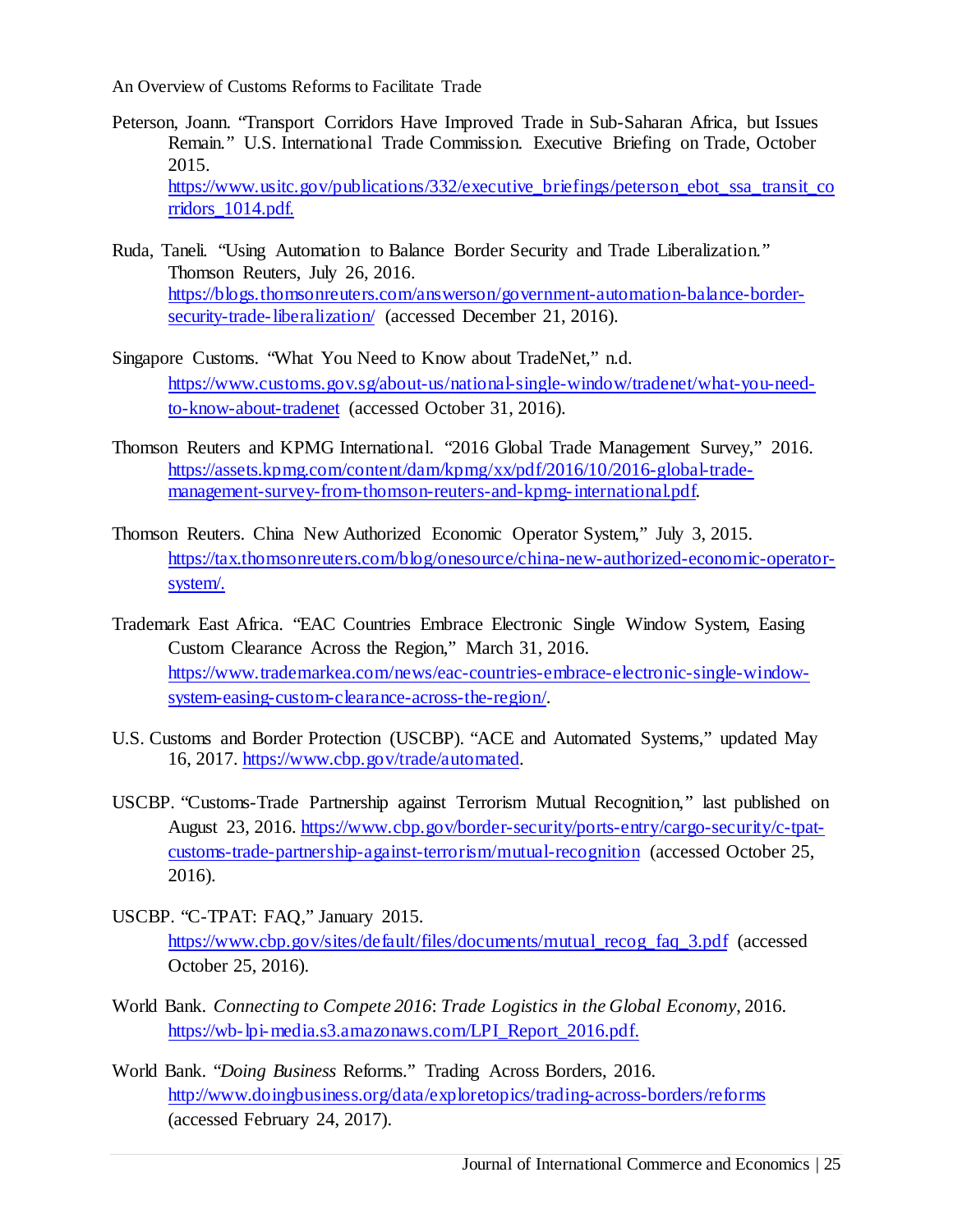- World Bank. "*Doing Business* Indicators." Trading Across Borders, 2016. <http://www.doingbusiness.org/data/exploretopics/trading-across-borders> (accessed February 24, 2017).
- World Bank. "*Doing Business*: Measuring Business Regulations." Trading Across Borders, 2017.<http://www.doingbusiness.org/data/exploretopics/trading-across-borders> (accessed March 21, 2017).
- World Bank. Full LPI Dataset: 2007, 2010, 2012, 2014, 2016. International LPI database. <http://lpi.worldbank.org/international/scorecard> (accessed March 1, 2017).
- World Bank. "Good Practices," 2016. [http://www.doingbusiness.org/data/exploretopics/trading](http://www.doingbusiness.org/data/exploretopics/trading-across-borders/good-practices)[across-borders/good-practices](http://www.doingbusiness.org/data/exploretopics/trading-across-borders/good-practices) (accessed October 26, 2016).
- World Bank. "Trading Across Borders Methodology." Trading Across Borders, 2016. <http://www.doingbusiness.org/methodology/trading-across-borders> (accessed February 27, 2017).
- World Bank. "Trading Across Borders: Technology Gains in Trade Facilitation." In *Doing Business 2017*, October 25, 2016. [http://www.doingbusiness.org/~/media/WBG/DoingBusiness/Documents/Annual-](http://www.doingbusiness.org/%7E/media/WBG/DoingBusiness/Documents/Annual-Reports/English/DB17-Chapters/DB17-CS-Trading-across-borders.pdf)[Reports/English/DB17-Chapters/DB17-CS-Trading-across-borders.pdf.](http://www.doingbusiness.org/%7E/media/WBG/DoingBusiness/Documents/Annual-Reports/English/DB17-Chapters/DB17-CS-Trading-across-borders.pdf)
- World Customs Organization (WCO). *Compendium of Authorised Economic Operator Programmes*, 2016. [http://www.wcoomd.org/~/media/wco/public/global/pdf/topics/facilitation/instruments](http://www.wcoomd.org/%7E/media/wco/public/global/pdf/topics/facilitation/instruments-and-tools/tools/safe-package/aeo-compendium-en--2016-(1).pdf)[and-tools/tools/safe-package/aeo-compendium-en--2016-\(1\).pdf.](http://www.wcoomd.org/%7E/media/wco/public/global/pdf/topics/facilitation/instruments-and-tools/tools/safe-package/aeo-compendium-en--2016-(1).pdf)
- WCO. "Statement by Mr. Joakim Reiter, Deputy Secretary-General of UNCTAD." Europe Region Trade Facilitation Agreement Workshop, Stockholm, Sweden, June 1, 2016. [http://unctad.org/en/pages/SGStatementDetails.aspx?OriginalVersionID=210.](http://unctad.org/en/pages/SGStatementDetails.aspx?OriginalVersionID=210)
- WCO. "Position as Regards Notifications and Accessions," October 27, 2016. [http://www.wcoomd.org/~/media/wco/public/global/pdf/about-us/legal](http://www.wcoomd.org/%7E/media/wco/public/global/pdf/about-us/legal-instruments/conventions-and-agreements/revised-kyoto/20140204e95.pdf?db=web)[instruments/conventions-and-agreements/revised-kyoto/20140204e95.pdf?db=web.](http://www.wcoomd.org/%7E/media/wco/public/global/pdf/about-us/legal-instruments/conventions-and-agreements/revised-kyoto/20140204e95.pdf?db=web)
- WCO. "The Revised Kyoto Convention," 2015. [http://www.wcoomd.org/en/topics/facilitation/instrument-and](http://www.wcoomd.org/en/topics/facilitation/instrument-and-tools/conventions/pf_revised_kyoto_conv.aspx)[tools/conventions/pf\\_revised\\_kyoto\\_conv.aspx.](http://www.wcoomd.org/en/topics/facilitation/instrument-and-tools/conventions/pf_revised_kyoto_conv.aspx)
- WCO. "SAFE Framework of Standards to Secure and Facilitate Global Trade," June 2015. <http://www.wcoomd.org/> (accessed October 24, 2016).
- WCO. "WCO SAFE Package," n.d. [http://www.wcoomd.org/\(a](http://www.wcoomd.org/)ccessed October 24, 2016).

World Economic Forum. "Enabling Trade Index 2016," 2016. [http://wef.ch/getr16.](http://wef.ch/getr16)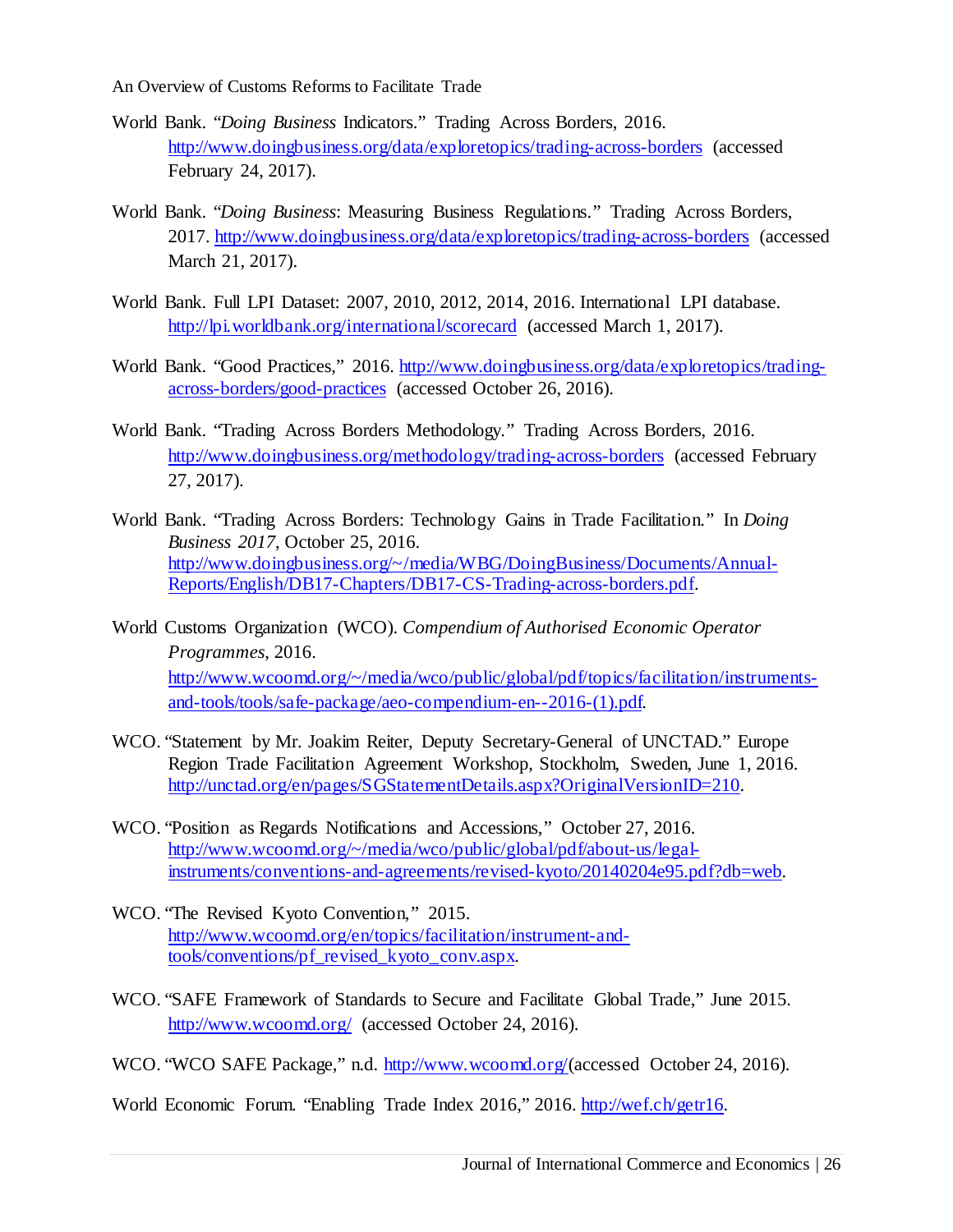- World Economic Forum. *The Global Enabling Trade Report 2016*, 2016. [http://reports.weforum.org/global-enabling-trade-report-2016/.](http://reports.weforum.org/global-enabling-trade-report-2016/)
- World Economic Forum. "Economy Profiles." In *The Global Enabling Trade Report 2016,* 2016. [http://reports.weforum.org/global-enabling-trade-report-2016/economy-profiles/.](http://reports.weforum.org/global-enabling-trade-report-2016/economy-profiles/)
- World Trade Organization (WTO). "Agreement on Trade Facilitation." Preparatory Committee on Trade Facilitation, W/L/931, July 15, 2015. [https://www.wto.org/english/thewto\\_e/20y\\_e/wto\\_tradefacilitation\\_e.pdf.](https://www.wto.org/english/thewto_e/20y_e/wto_tradefacilitation_e.pdf)
- WTO. "International Trade Statistics 2015," 2015. [https://www.wto.org/english/res\\_e/statis\\_e/its2015\\_e/its2015\\_e.pdf.](https://www.wto.org/english/res_e/statis_e/its2015_e/its2015_e.pdf)
- WTO. "Nepal Ratifies the Trade Facilitation Agreement," January 24, 2017. [https://www.wto.org/english/news\\_e/news17\\_e/fac\\_24jan17\\_e.htm.](https://www.wto.org/english/news_e/news17_e/fac_24jan17_e.htm)
- WTO. "Regional Trade Agreements and Preferential Trade Agreements," n.d. [https://www.wto.org/english/tratop\\_e/region\\_e/rta\\_pta\\_e.htm](https://www.wto.org/english/tratop_e/region_e/rta_pta_e.htm) (accessed October 11, 2016).
- WTO. "Single Window for Foreign Trade (VUCE): Case Study: Colombia," n.d. [https://www.google.com/search?safe=active&q=WTO.+Single+Window+for+Foreign+T](https://www.google.com/search?safe=active&q=WTO.+Single+Window+for+Foreign+Trade+(VUCE):+Case+Study:+Colombia,+n.d.&sa=X&ved=0ahUKEwjv78KazfrVAhXJx4MKHa2fB58QgwMIJA&biw=1280&bih=907) [rade+\(VUCE\):+Case+Study:+Colombia,+n.d.&sa=X&ved=0ahUKEwjv78KazfrVAhXJx](https://www.google.com/search?safe=active&q=WTO.+Single+Window+for+Foreign+Trade+(VUCE):+Case+Study:+Colombia,+n.d.&sa=X&ved=0ahUKEwjv78KazfrVAhXJx4MKHa2fB58QgwMIJA&biw=1280&bih=907) [4MKHa2fB58QgwMIJA&biw=1280&bih=907#](https://www.google.com/search?safe=active&q=WTO.+Single+Window+for+Foreign+Trade+(VUCE):+Case+Study:+Colombia,+n.d.&sa=X&ved=0ahUKEwjv78KazfrVAhXJx4MKHa2fB58QgwMIJA&biw=1280&bih=907) (accessed October 31, 2016).
- WTO. "Some Figures on Regional Trade Agreements Notified to the GATT/WTO and in Force," updated December 22, 2016. [http://rtais.wto.org/UI/publicsummarytable.aspx.](http://rtais.wto.org/UI/publicsummarytable.aspx)
- WTO. "Trade Facilitation Agreement," n.d. [https://www.wto.org/english/thewto\\_e/20y\\_e/wto\\_tradefacilitation\\_e.pdf](https://www.wto.org/english/thewto_e/20y_e/wto_tradefacilitation_e.pdf) (accessed December 16, 2016).
- WTO. "Trade Facilitation Agreement Facility," 2015. [http://www.tfafacility.org/trade](http://www.tfafacility.org/trade-facilitation-agreement-facility)[facilitation-agreement-facility.](http://www.tfafacility.org/trade-facilitation-agreement-facility)
- Yasui, Tadashi. "Benefits of the Revised Kyoto Convention." World Customs Organization, 2010. [http://www.wcoomd.org/~/media/wco/public/global/pdf/topics/facilitation/instruments](http://www.wcoomd.org/%7E/media/wco/public/global/pdf/topics/facilitation/instruments-and-tools/conventions/kyoto-convention/benefitsrkc.pdf?db=web)[and-tools/conventions/kyoto-convention/benefitsrkc.pdf?db=web.](http://www.wcoomd.org/%7E/media/wco/public/global/pdf/topics/facilitation/instruments-and-tools/conventions/kyoto-convention/benefitsrkc.pdf?db=web)
- Zake, Justin. "Customs Administration Reform and Modernization in Anglophone Africa—Early 1990s to Mid-2010." International Monetary Fund Working Paper WP/11/184, August 2011. [http://www.imf.org/external/pubs/cat/longres.aspx?sk=25141.](http://www.imf.org/external/pubs/cat/longres.aspx?sk=25141)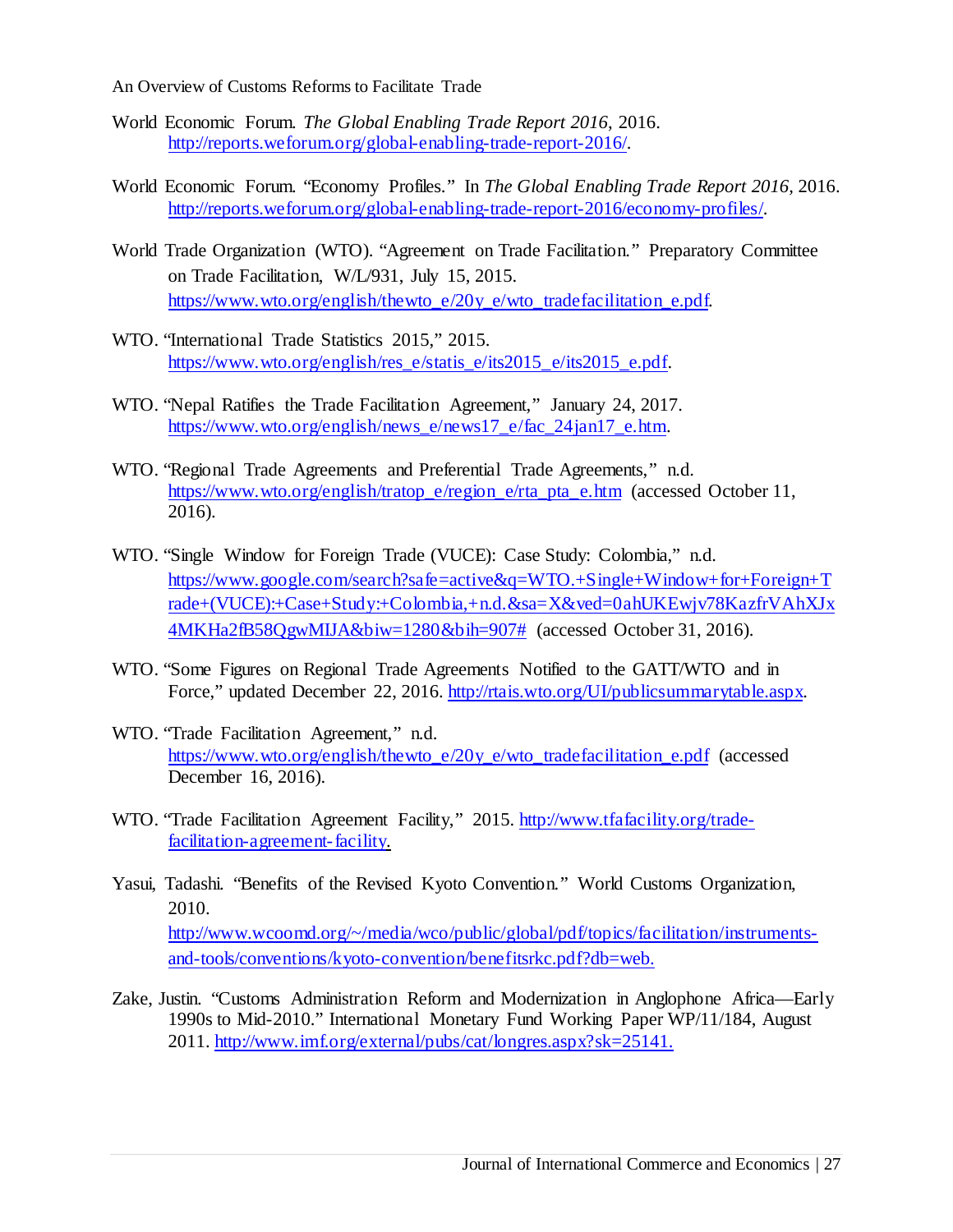# Appendix A

| Region           | Cost to export:<br>Cost to export: |                   | Cost to import:           | $\overline{\text{Cost to import}}$ : |
|------------------|------------------------------------|-------------------|---------------------------|--------------------------------------|
|                  | Border compliance                  | Documentary       | Border compliance         | Documentary                          |
|                  | $\left( \text{\$}\right)$          | compliance $(\$)$ | $\left( \text{\$}\right)$ | compliance $(\$)$                    |
| East Asia &      | 401.7                              | 131.8             | 435.9                     | 127.8                                |
| Pacific          |                                    |                   |                           |                                      |
| Europe & Central | 195                                | 110.7             | 202.3                     | 90.9                                 |
| Asia             |                                    |                   |                           |                                      |
| Latin America &  | 526.6                              | 110.5             | 684.7                     | 119.6                                |
| Caribbean        |                                    |                   |                           |                                      |
| Middle East $&$  | 459.6                              | 261.3             | 554.5                     | 305.1                                |
| North Africa     |                                    |                   |                           |                                      |
| OECD high        | 149.9                              | 35.7              | 115.1                     | 26.3                                 |
| income           |                                    |                   |                           |                                      |
| South Asia       | 376.1                              | 182.6             | 644.5                     | 348                                  |
| Sub-Saharan      | 583.4                              | 229.6             | 675.9                     | 320.1                                |
| Africa           |                                    |                   |                           |                                      |

#### Table A-1: Data for Figure 1: Cost to export and import by region, 2016

Source: World Bank, Doing Business Indicators, 2016 (accessed February 24, 2017).

Note: Export border costs are all costs associated with port handling in country of departure for a standardized shipment of 15 metric tons. Import border costs are the costs associated with customs clearance and inspection for the same shipment at its destination port. Export and import document costs refer to the costs of obtaining, preparing and submitting documents for the transport, clearance, and inspection of a standardized shipment at either its port of origin or destination.

| Region           | Time to export:<br>Time to export: |             | Time to import:   | Time to import: |
|------------------|------------------------------------|-------------|-------------------|-----------------|
|                  | Border compliance                  | Documentary | Border compliance | Documentary     |
|                  | (hours)                            | compliance  | (hours)           | compliance      |
|                  |                                    | (hours)     |                   | (hours)         |
| East Asia &      | 57                                 | 73.3        | 71                | 70.9            |
| Pacific          |                                    |             |                   |                 |
| Europe & Central | 28                                 | 26.9        | 25.8              | 26.4            |
| Asia             |                                    |             |                   |                 |
| Latin America &  | 63.5                               | 55.7        | 65.5              | 83.4            |
| Caribbean        |                                    |             |                   |                 |
| Middle East &    | 64.4                               | 77.4        | 120.6             | 101.2           |
| North Africa     |                                    |             |                   |                 |
| OECD high        | 12.4                               | 2.6         | 9                 | $\overline{4}$  |
| income           |                                    |             |                   |                 |
| South Asia       | 59.4                               | 78          | 116.1             | 106.4           |
| Sub-Saharan      | 103                                | 92.6        | 143.9             | 107.4           |
| Africa           |                                    |             |                   |                 |

#### Table A-2: Data for Figure 2: Time to export and import by region, 2016

Source: World Bank, Doing Business Indicators, 2016 (accessed February 24, 2017).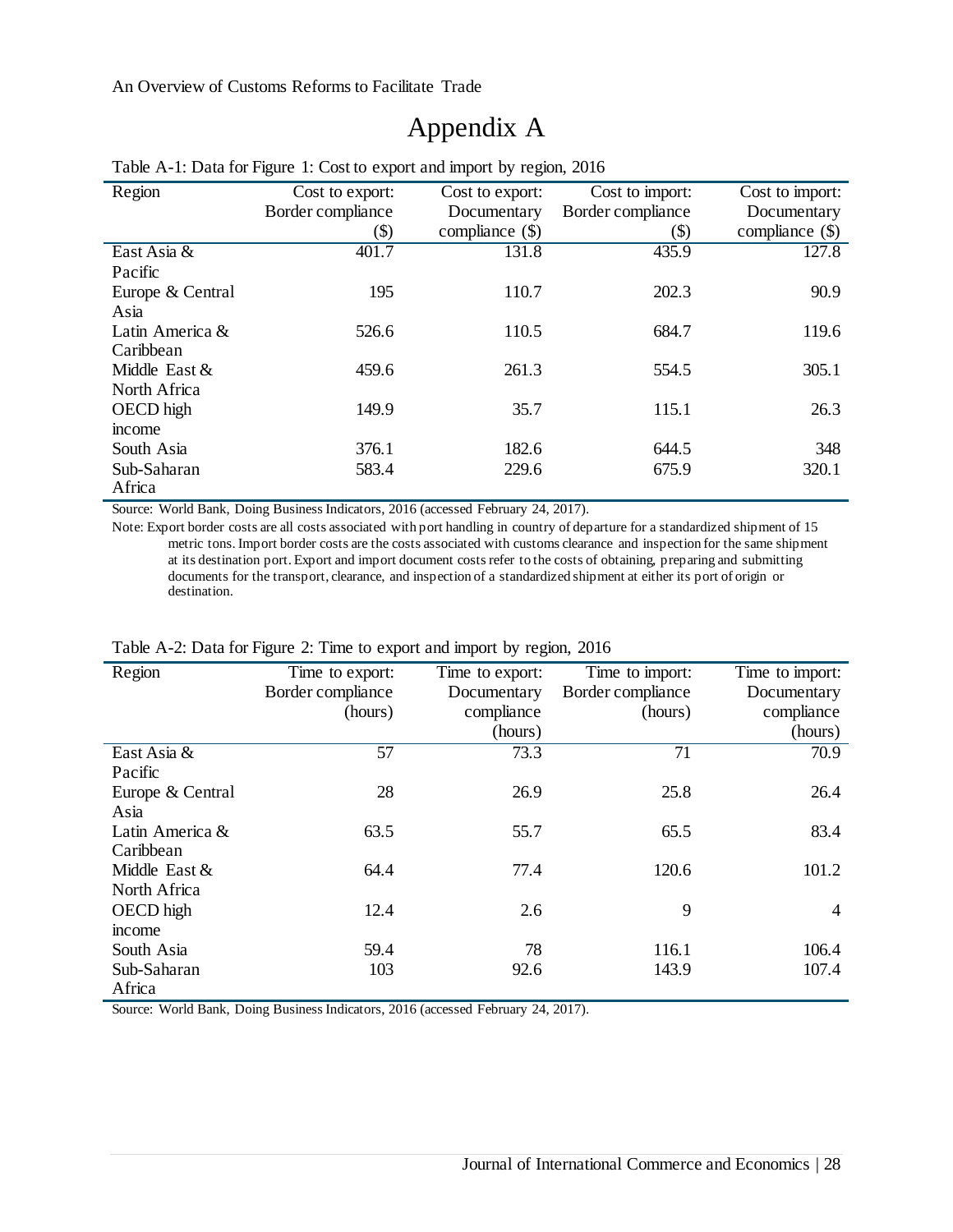| Country                   | World Economic Forum's Enabling Trade Index |  |  |
|---------------------------|---------------------------------------------|--|--|
|                           | (ETI) score                                 |  |  |
| Singapore                 | 6.40                                        |  |  |
| Netherlands               | 6.40                                        |  |  |
| Sweden                    | 6.39                                        |  |  |
| United Kingdom            | 6.21                                        |  |  |
| Japan                     | 6.06                                        |  |  |
| Germany                   | 5.96                                        |  |  |
| <b>United States</b>      | 5.89                                        |  |  |
| France                    | 5.83                                        |  |  |
| Canada                    | 5.82                                        |  |  |
| New Zealand               | 5.76                                        |  |  |
| Chile                     | 5.63                                        |  |  |
| Australia                 | 5.62                                        |  |  |
| Morocco                   | 4.89                                        |  |  |
| Mexico                    | 4.77                                        |  |  |
| South Africa              | 4.78                                        |  |  |
| China                     | 4.91                                        |  |  |
| Thailand                  | 5.08                                        |  |  |
| Saudi Arabia              | 4.26                                        |  |  |
| Indonesia                 | 4.35                                        |  |  |
| Vietnam                   | 4.19                                        |  |  |
| Kenya                     | 4.44                                        |  |  |
| Philippines               | 4.09                                        |  |  |
| Colombia                  | 4.34                                        |  |  |
| Argentina                 | 4.15                                        |  |  |
| India                     | 4.45                                        |  |  |
| <b>Brazil</b>             | 4.11                                        |  |  |
| <b>Russian Federation</b> | 3.93                                        |  |  |
| Egypt                     | 3.05                                        |  |  |
| Nigeria                   | 3.32                                        |  |  |
| Venezuela                 | 2.41                                        |  |  |

Table A-3: Data for Figure 3: Efficiency and transparency of border administration, select countries, 2016

Source: World Economic Forum, "Enabling Trade Index 2016," 2016.